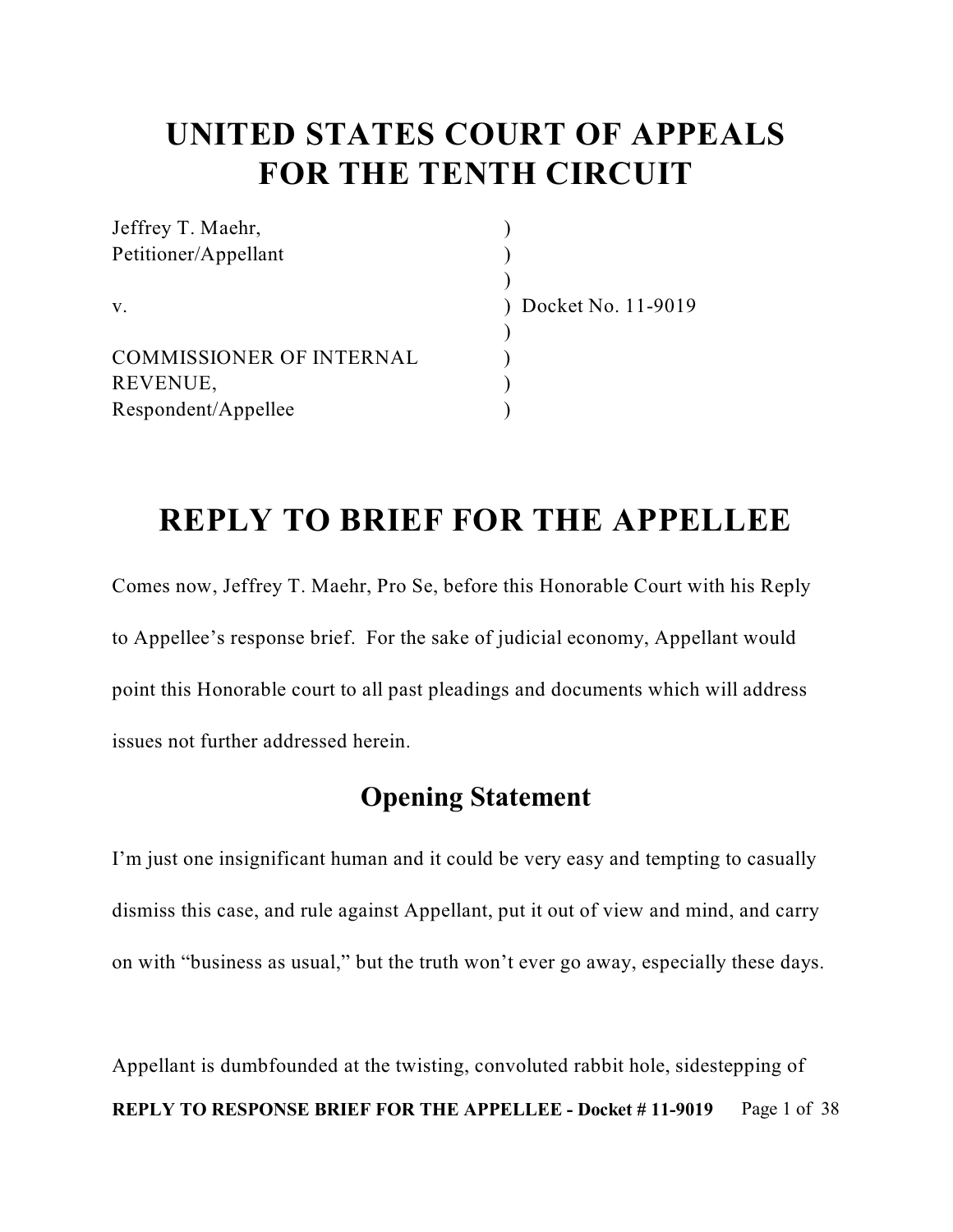the facts and law in this instant case, meant to obfuscate, distract, deceive and mislead. It appears Appellee has turned blind eyes and deaf ears to laws and facts presented, and substituted, once again, hearsay and presumption.

Appellant has been repeating himself over and over again, to no avail, and the rules have been sidestepped, and the evidence ignored. Appellant apologizes for the tedious repetitions of the fundamental issues, but Appellee is dodging virtually every challenge to its position, and ignoring its own laws and code, not to mention standing case law.

Appellant, it seems, will need to spell out, in a simpler fashion (if that is possible) so Appellee can understands the issues, and so that this Honorable Court may not be further deceived and misled by Appellee's arguments that carry administrative "form" with no substance that is based in truth or in substantive law, or original intent. A lie told often enough soon becomes "fact." The ONLY thing that can refute the lie is for good people to love the truth and to be willing to look at it.

It is a shame, and embarrassing, how Appellee and counsel are treating this Honorable Court in almost contempt for, and disdain and mockery of law, in **REPLY TO RESPONSE BRIEF FOR THE APPELLEE - Docket #11-9019** Page 2 of 38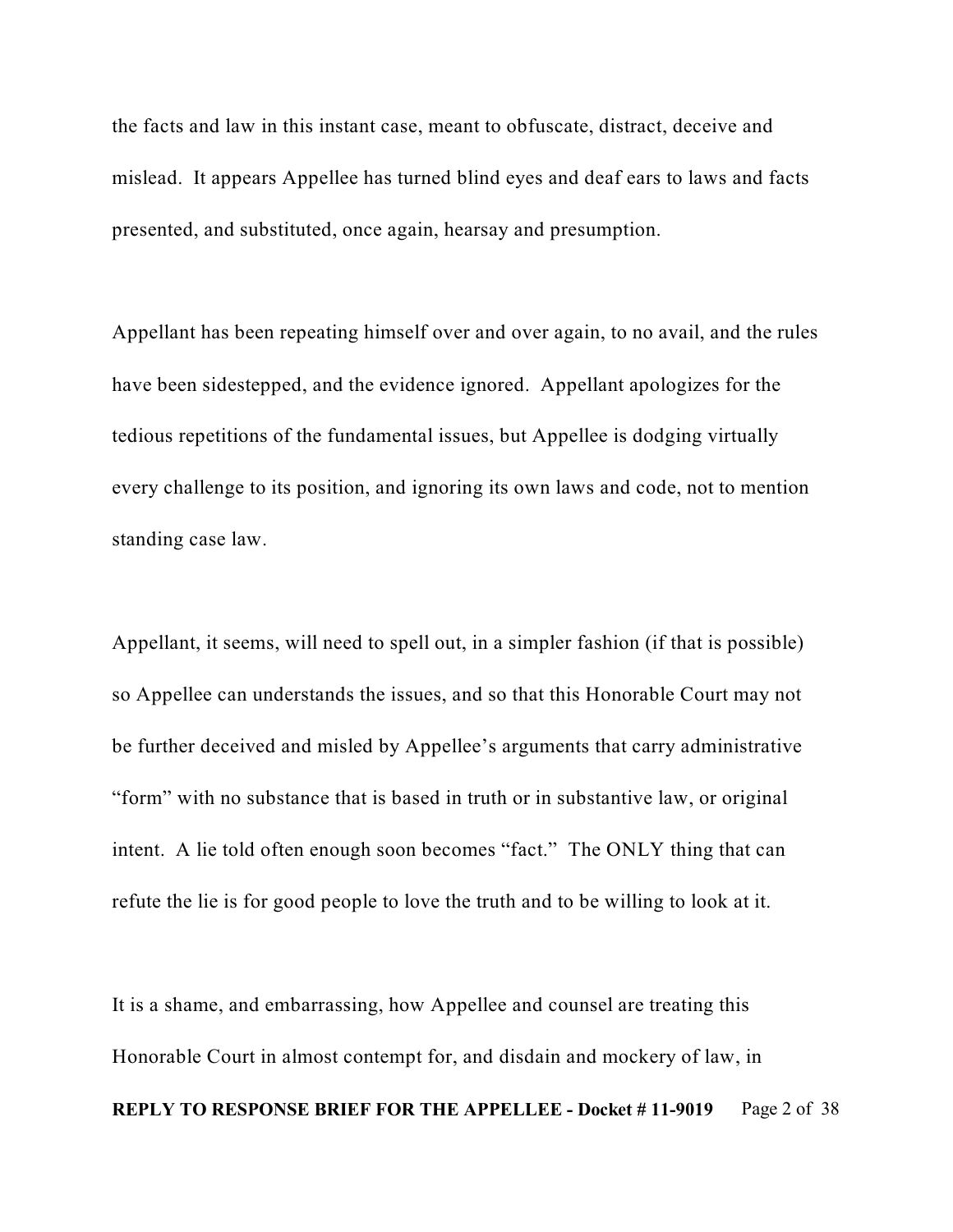expecting this Court to fall on its knees and say, "yes master, we will ignore or disavow IR Code law, Supreme Court case law, Congressional testimony, the Constitution and original intent, and serve the interests of Appellee," just like the Executive branch of government is expecting the U.S. Supreme Court to simply ignore the Constitution and law, and rule in Obama's favor on Obamacare. Is this what we've come to?

Appellee, in its brief, spent quite a bit of time in repeating Appellant's lawful challenges over and over, as if to bias this Court with the traditionally-argued points enticing the Court into accepting previous misinformation and error, but failed utterly to address even one of the issues with any evidence in fact. It seems Appellee is purposefully being coy with this Court, and with the truth. The use, by Appellee, of cited cases does NOT rise to the level of specific evidence to prove standing, let alone prove or disprove any other issue raised by Appellant. The use of the word "frivolous" does NOT produce evidence in fact, or refute evidence.

Appellant would point out to the Court, Appellee's attempts to bias the Court against Appellant in using its favorite mantra of "frivolous" at least 22 times in its brief, including several cited cases using that prejudicial term, and using "tax **REPLY TO RESPONSE BRIEF FOR THE APPELLEE - Docket #11-9019** Page 3 of 38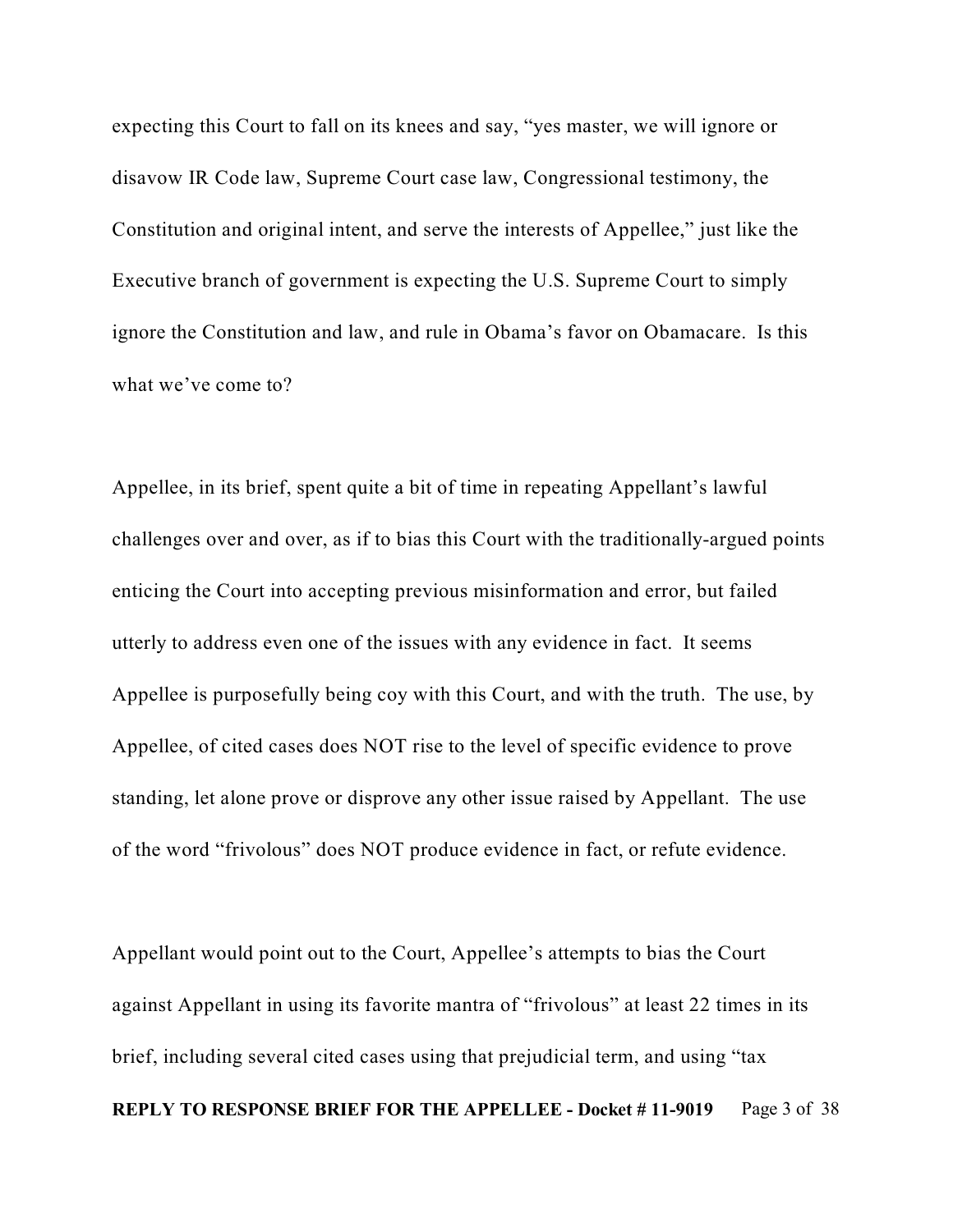defier" once, "groundless" once, "nonsensical claims" once, and "legalistic gibberish" once. Powerful, impressive and convincing "evidence," to be sure.

Appellee then proceeds to label Appellant as "taxpayer" throughout, instead of Appellant or Respondent, attempting to further bias this Court with mantra terms meant to apparently manipulate this Court into compliance with Appellee's unproven position in THIS case.

Not one shred of evidence was provided to prove how and where the specific points challenged are proven frivolous, and have no bases in law, or where Appellant is lawfully made a "taxpayer," or what evidence the cited Courts previously received to disavow claims in this instant case. Are we to simply discard evidence that is inconvenient, or damages Appellee's position, or accept what has been believed by previous courts without actual evidence to substantiate said rulings?

If Appellant's superior Supreme Court cases cited, and Congressional testimony (all self-authenticating evidence), are "frivolous," then what makes Appellee's cited cases any less frivolous? Is this bias and prejudice going to be foisted on this Court, on top of presumption and hearsay, and be expected to be considered as **REPLY TO RESPONSE BRIEF FOR THE APPELLEE - Docket #11-9019** Page 4 of 38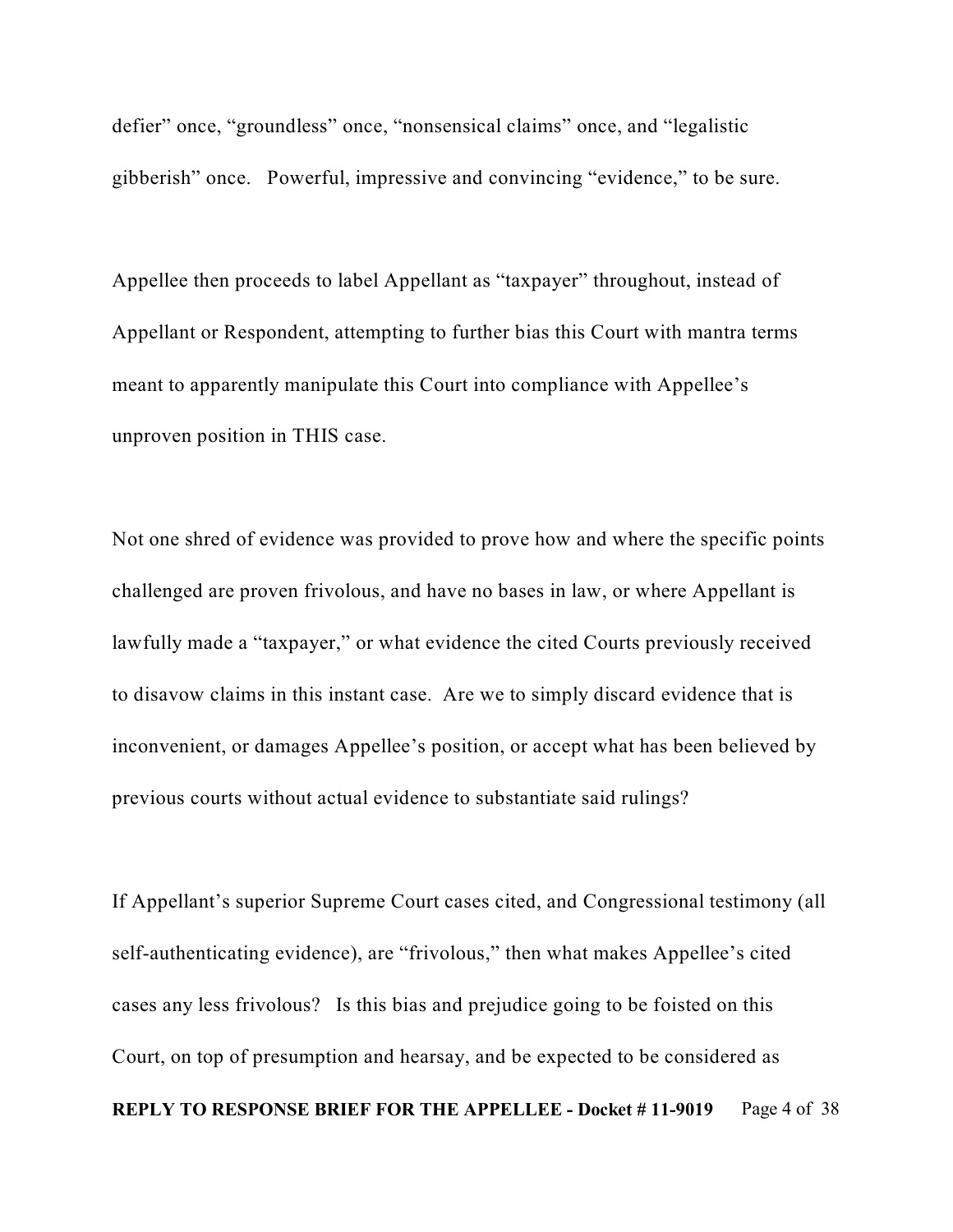rational and true?

Appellant does not want to weary this Honorable court with the depth of the fraud Appellee is involved with, and will address the most fundamental issues, and depend on previous documentation on the other issues, or be allowed to introduce more complete details of the laws and facts, as requested.

The issues (far more than Appellee is claiming) have not changed since the last few filings, and the "main" ones are stated thus:

## **STATEMENT OF ISSUES AND LAW**

1. Appellee made unlawful assessments against Appellant in contradiction to its own code and laws...

"The IRS at all times must use the enforcement authority in good faith pursuit of the authorized purposes of Code." U.S. v. La Salle N.B., 437 U.S. 298 (1978).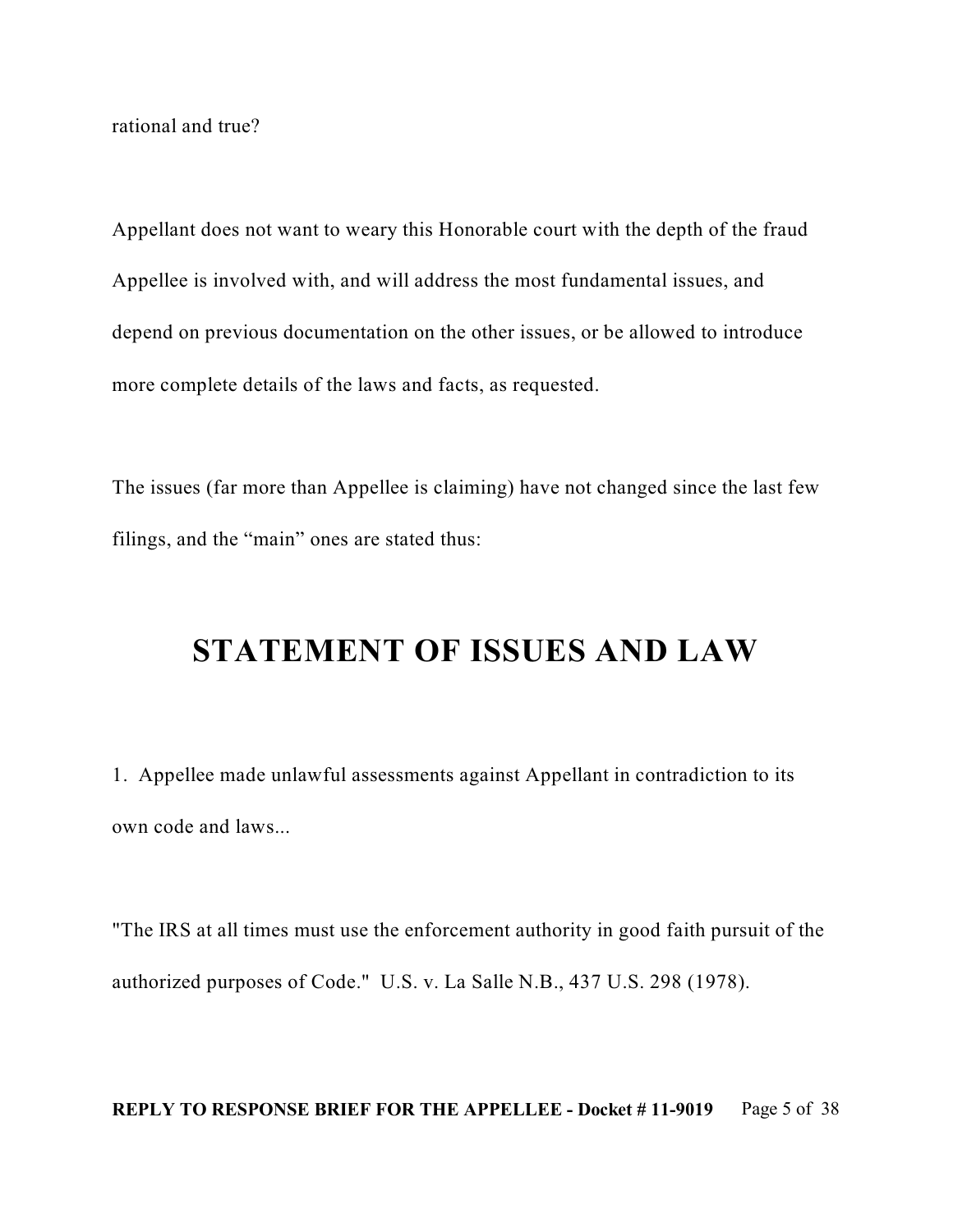Form 23C, with Certification, was not lawfully provided, and "Summary Record of Assessment," 26 CFR 301.6203-1, as pleaded in brief, was also not followed. Whether the Form 23C issue is "new" argument raised in this appeal should be irrelevant. If it is ignored, this means that Appellee has the freedom and latitude to break its own laws as long as it isn't caught right at the beginning, and now, "too bad, you didn't catch us breaking our own laws at the first." Does Appellee expect this Court to condone unlawful attempts to extract monies from Appellant... ignore laws which Appellee knew or certainly should have known were binding on the assessment process and Appellee?

2. Appellant challenged said assessment in Tax Court, based on multiple criteria, and challenged standing of Appellee to do so from the beginning. This was made perfectly clear and was fully a "claim" made, contrary to Appellee's allegations. Appellee is playing a "form" game herein by tying Appellant's complete inability to address "clear and concise assignments of error" under Tax Court Rule 34(b) with not making a "claim upon which relief may be granted." (P. 5 of Appellee's Brief). Appellant denies this and moves this Honorable Court to consider the substance, not the mere form Appellee is depending on to hide behind so as to not have to answer the long standing questions.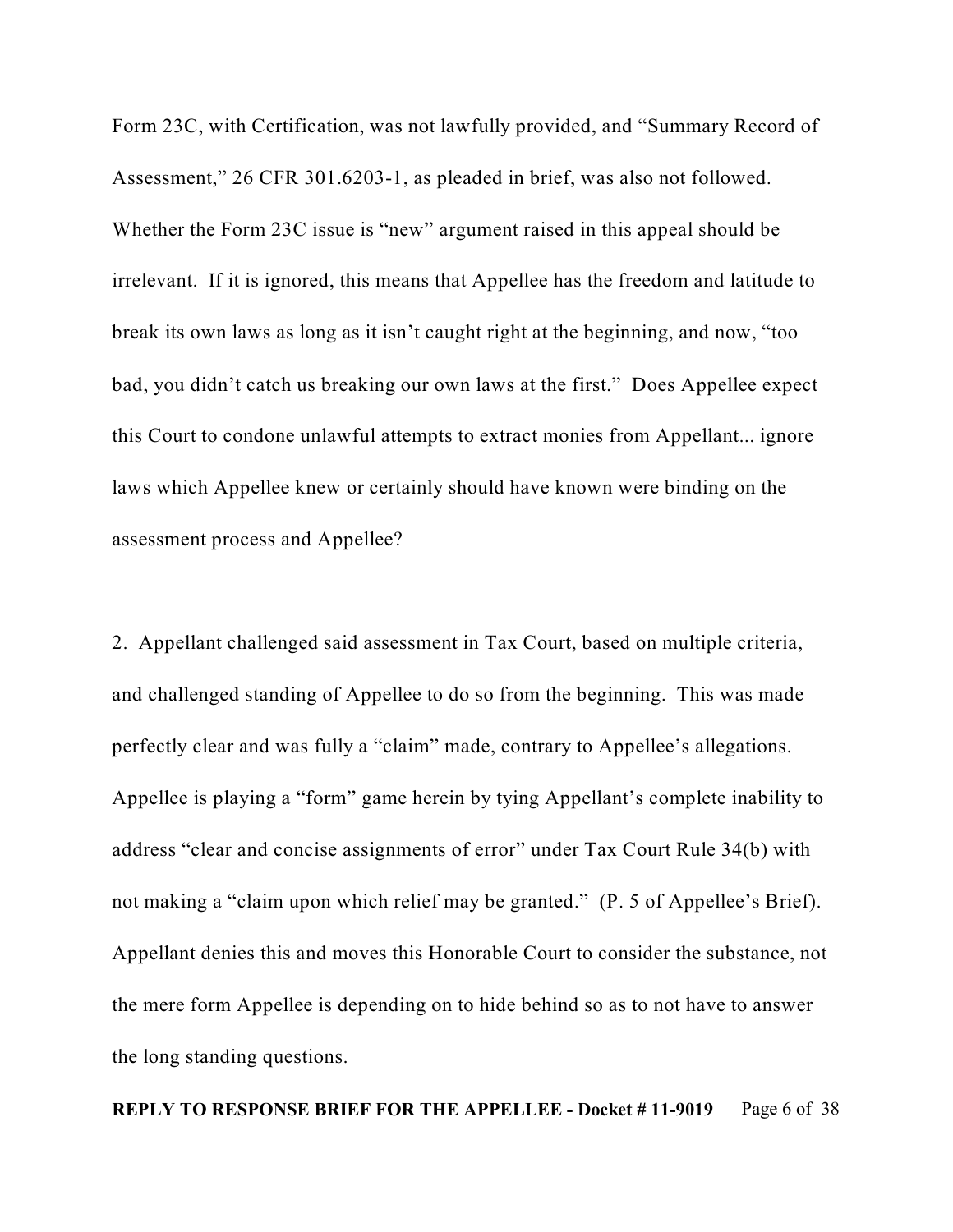3. Appellant made 2 separate pleadings requesting clarification of certain issues which were not noted in docket text as separate filings, but are part of the filed documents nonetheless, and filed a third "Motion to Compel" (filed 7-19-11) response to Motion for Clarification, but was denied clarification **and** Motion to Compel. The Tax Court made no attempt to respond to Appellant's questions regarding the issue of 34(b), or its jurisdictional authority and its ability to adjudicate constitutional issues as raised by Appellant, and thus Appellant could only provide his evidence which should have been addressed before even viewing 34(b). This deprived Appellant of adequate information to be able to respond, or file for Motion for a change in venue to the Federal District Court, with discovery, or to the Ecclesiastical Court venue available to Appellant.

4. On P. 8 of its brief, Appellee, several times, mentions "The court denied the motion without written opinion."

The Tax Court failed to notify Appellant of denied decisions to allow for additional response, and thus Appellant had no way of knowing that said denials were made at the same time his documents were recorded. Appellant is NOT a mind reader. The **REPLY TO RESPONSE BRIEF FOR THE APPELLEE - Docket #11-9019** Page 7 of 38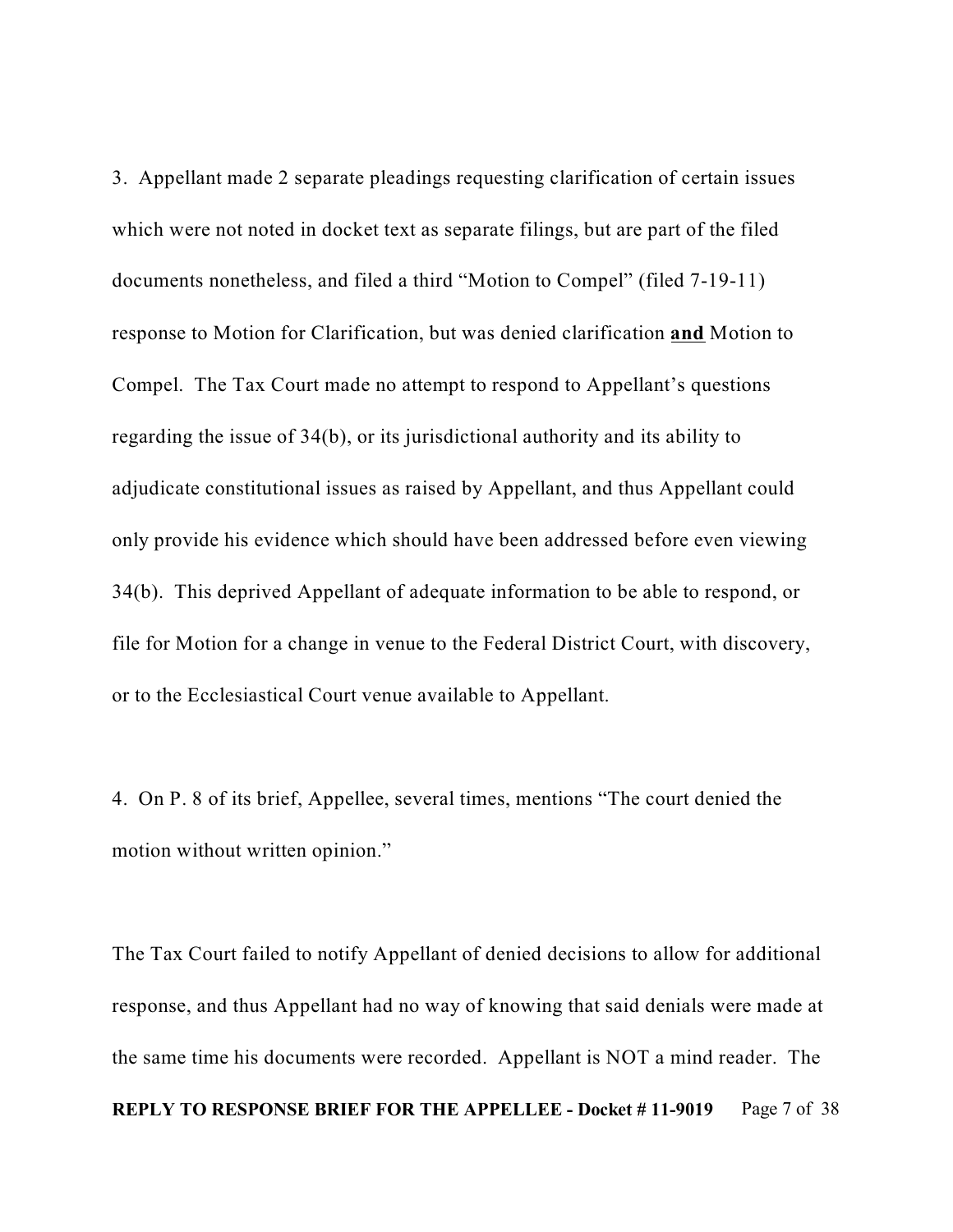evidence was previously presented in Motion for introduction of new evidence that Appellant had NO way to know that a decision had been rendered, despite Appellee's evading the actual truth. IN Footnote 4, P. 8, Appellee stated, "the Tax Court Rules do not require a response to a motion to vacate, or a separate written order when the court denies such a motion.... (court may dispose of a motion by "such action as the court in its discretion deems appropriate.")

Is Appellee suggesting, in stating the above, that "NO" notice is "appropriate" action? Could Appellant possibly have known or even should have known that a decision was rendered in at the same time of the acceptance of his pleadings?

On top of this, if there is no written opinion of the denial, then Appellant has no information upon which to make future decisions on, and therefore cannot object to anything except a blind denial. Appellant should have knowledge of the criteria Judge Carluzzo used to deny the pleadings. (Findings of fact and conclusions of law). How egregious must this instant case become to offend the conscience and defy justice?

5. Appellant moved the Court to recuse Judge Colvin, contrary to Appellee's **REPLY TO RESPONSE BRIEF FOR THE APPELLEE - Docket #11-9019** Page 8 of 38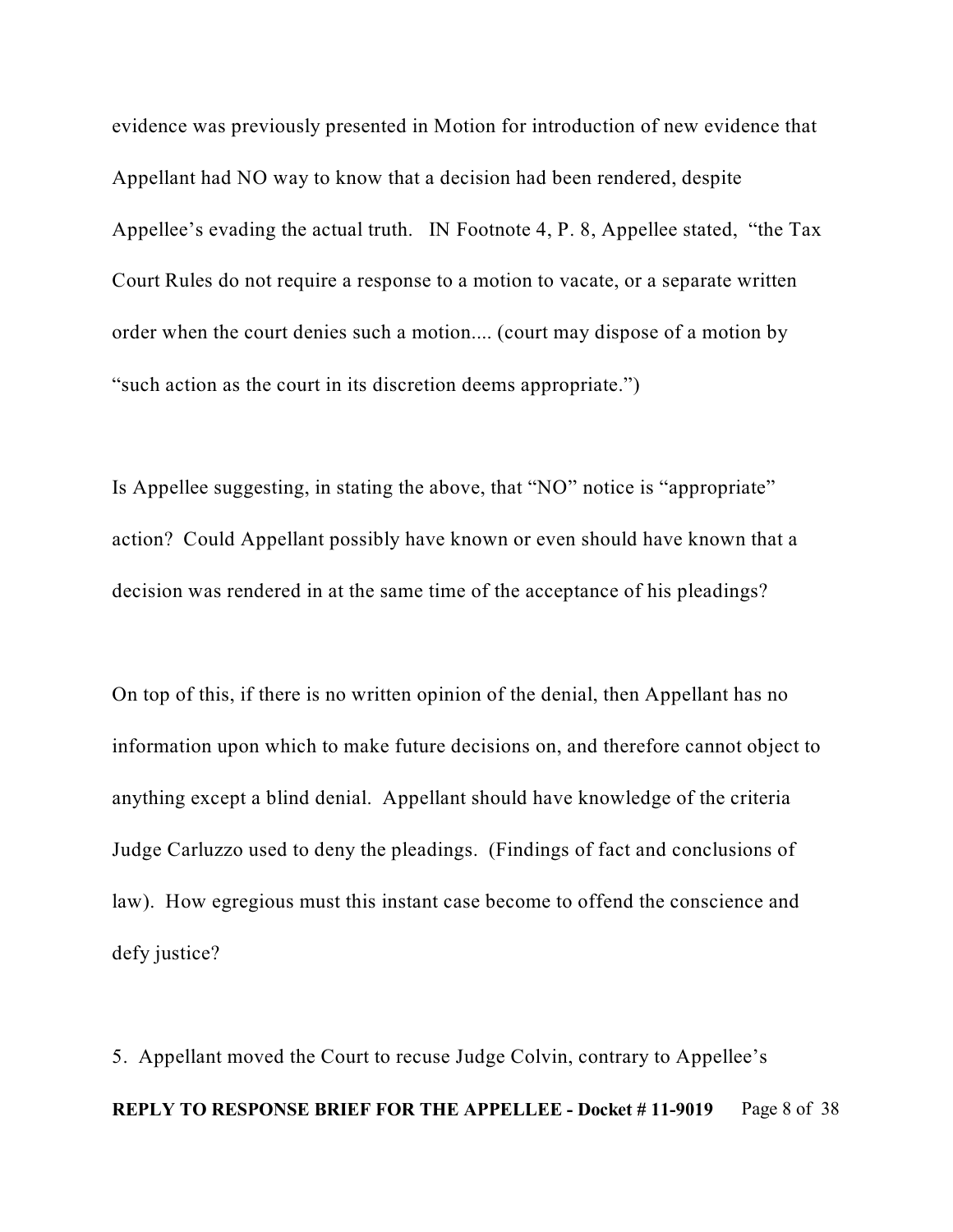claims that this was not in the record. Judge Colvin assigned the case to Judge Carluzzo, dated Aug. 8, 2011 in docket, presumably, in response to recusal motion. Why else would this "assignment" occur? The Court also ignored the motion for recusal of Judge Carluzzo, for the exact same violations as recusal motion for Judge Colvin.

6. The Tax Court dismissed the case for failure to comply with Rule 34, finding that the petition did not raise any "justiciable issue" with respect to the deficiencies, that taxpayer's "98 page response to [the Commissioner's] motion does nothing to cure the defective petition," (P. 7 Appellee's brief) and that taxpayer had been given an opportunity to file an amended petition, "but did not do so."

Appellant addressed this above, as one cannot possibly "cure" a void assessment since there is nothing within it to change to somehow comply with. In addition, as stated in previous documents, Appellant was provided no records which He could have addressed to begin to amend or cure the deficiencies. No records which Appellee allegedly used in creating the alleged deficiencies were provided in evidence except administrative (unauthenticated documents) hearsay deficiency notices, so Appellant obviously couldn't respond to "cure" or file an "amended" **REPLY TO RESPONSE BRIEF FOR THE APPELLEE - Docket #11-9019** Page 9 of 38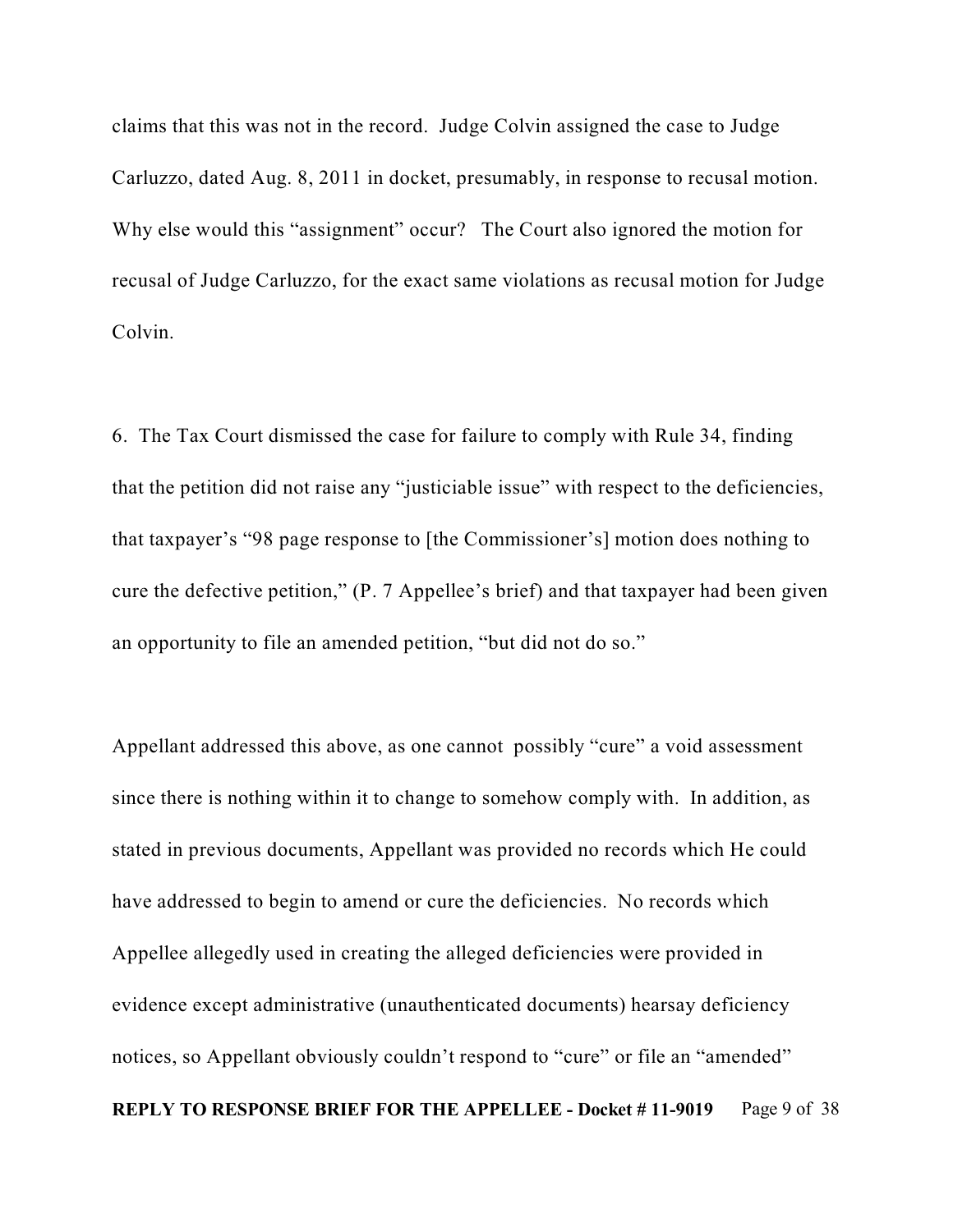form. The Appellee and tax Court had the cart way ahead of the horse.

7. Appellant has no lawful "income" as defined by the Supreme Court and Congressional Testimony. Case law already provided show this. Presumption that all someone makes as wages, salary or compensation is "income" is wholly without merit and a truly frivolous argument.

Appellee states regarding the "definition" of "income"... (P. 17) "Section 63 of the Code defines "taxable income" as gross income less allowable deductions. Section 61(a) of the Code, in turn, defines "gross income" as "all income from whatever source derived," and specifically includes compensation for services, I.R.C. §  $61(a)(1)$ , and business income, I.R.C. §  $61(a)(2)$ ."

Is Appellee purposefully again being coy here, or is this the level of law and evidence this Court usually receives from Appellee? "Whatever source derived" is being misused. Repeating previous and ignored evidence...

Section 22 GROSS INCOME:

#### **REPLY TO RESPONSE BRIEF FOR THE APPELLEE - Docket # 11-9019** Page 10 of 38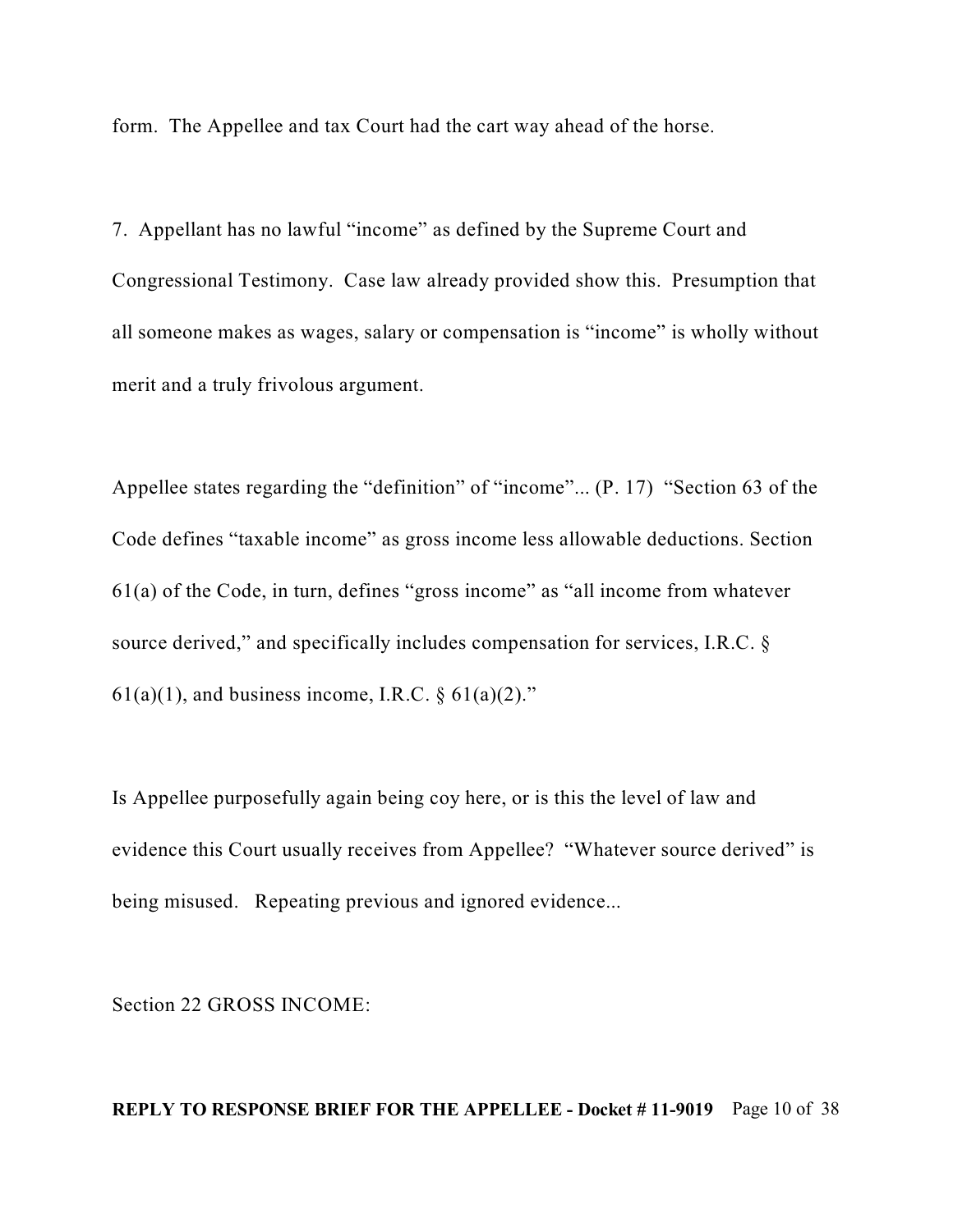(a): Gross income includes gains, profits, and income derived from salaries, wages, or compensation for personal service..." (Emphasis added).

One does NOT "derive" income just from "receiving" wages. One "derives" income "FROM wages when wages "produce the income," as gain, apart from the wages which were paid for through labor. (See previous (and new) documentation on this).

The Appellee is contradicting the Supreme Court cases cited previously with dozens more to confirm the true definition of "income" should this Honorable Court wish to have all the evidence. Other cases previously cited clearly show what income was intended to mean, but Appellee conveniently ignores these cases.

"The general term "income" is not defined in the Internal Revenue Code." *US v Ballard, 535 F2d 400, 404, (1976).*

Appellee denies and refutes this (among many other) Supreme Court case, and states... "Section 63 of the Code defines "taxable income" as gross income..." Presumption is made regarding the word "income" as it is NOT "defined" in any **REPLY TO RESPONSE BRIEF FOR THE APPELLEE - Docket # 11-9019** Page 11 of 38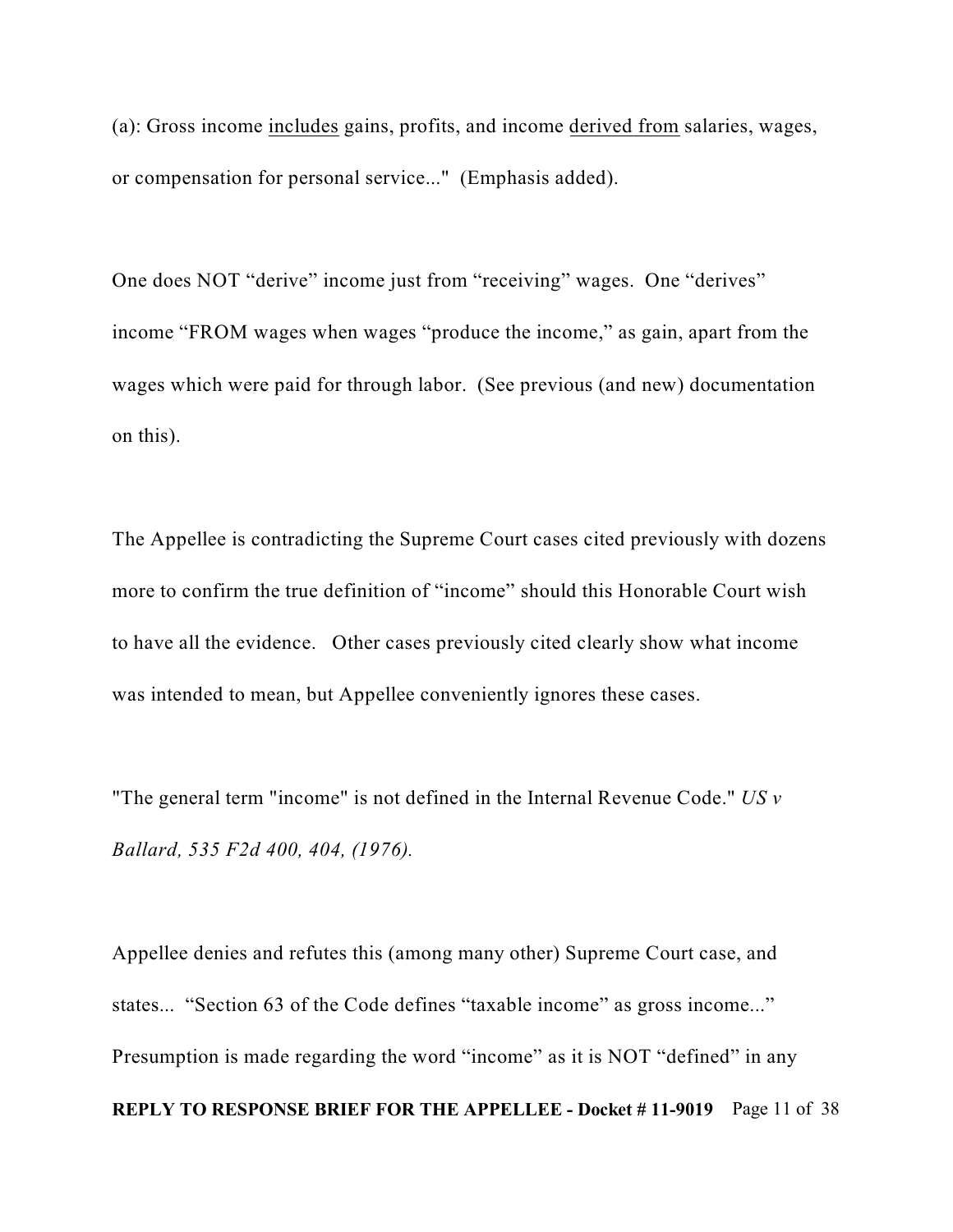way, shape or form by "gross income." The term "income" has been presumed to be what people make as wages... making their labor worth nothing if all that they "make" is "profit" despite the many costs for producing that labor which the Supreme Court and Congress originally clearly understood.

The Supreme Court states that "the general term income is not defined," and yet Appellee goes on to try to define "income." Where is "gross income" defined in the IR Code? The term "gross income" is presuming that the term "income" is what the Appellee says it is. This is not proven in the record, and is disproved by Supreme Court case law.

Appellee then switches back to state... " Section  $61(a)$  of the Code, in turn, defines "gross income" as "all income ..." We end up, full circle, right back to the use of the term "income," and yet, this convoluted straw man argument still leaves us with an presumed (and empty) definition of "income" from Appellee, one that has no basis in law or fact in evidence.

Appellee goes on to state... "There is no merit to taxpayer's contentions that income from his labor is not taxable and that he is not required to file a federal income tax **REPLY TO RESPONSE BRIEF FOR THE APPELLEE - Docket # 11-9019** Page 12 of 38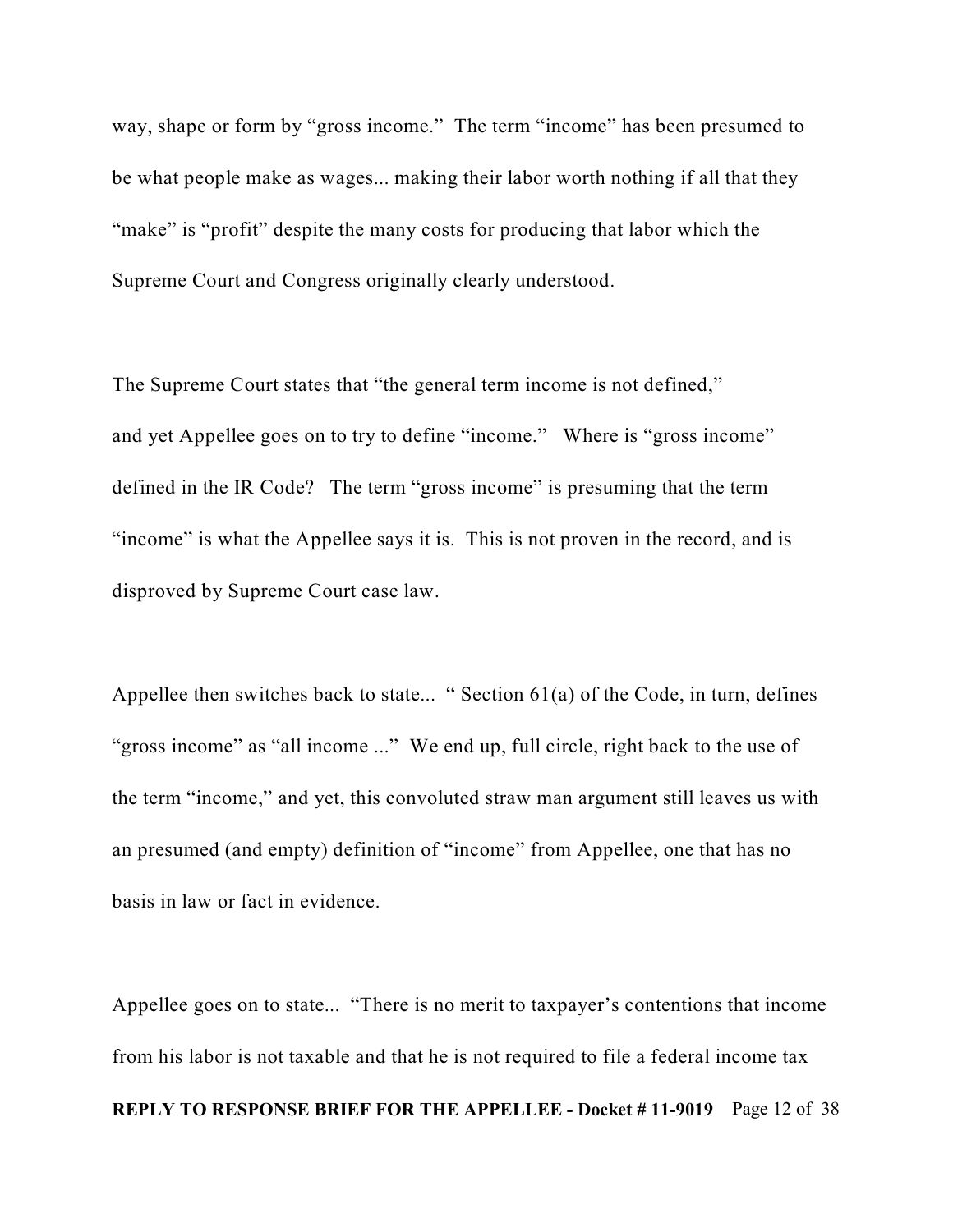return. Section 1 of the Code imposes a tax on the taxable income of all individuals..."

Appellee, once again, opens another cloudy area of its position. (P. 16) Appellee states that the code states... "Section 1 of the Code imposes a tax on the taxable income.."

So, the question of "what is income" is still left glaring at us, despite the antics of Appellee to try to make "income" something that has absolutely no evidence to support it. Cited Supreme Court cases (and the entire "income" document citing case law as part of the "new" evidence requested to be introduced) clearly prove, beyond all reason or doubt, that Appellee's definition and claim that "income" is "all that comes in," or is all wages, salary or compensation, or creates a liability, is patently false, and any jury in the country would clearly see this if given the full disclosure as provided to Appellee over the past 9 years.

Where is Appellant made "liable" for alleged taxes?

"The taxpayer must be liable for the tax. Tax liability is a condition precedent to the **REPLY TO RESPONSE BRIEF FOR THE APPELLEE - Docket # 11-9019** Page 13 of 38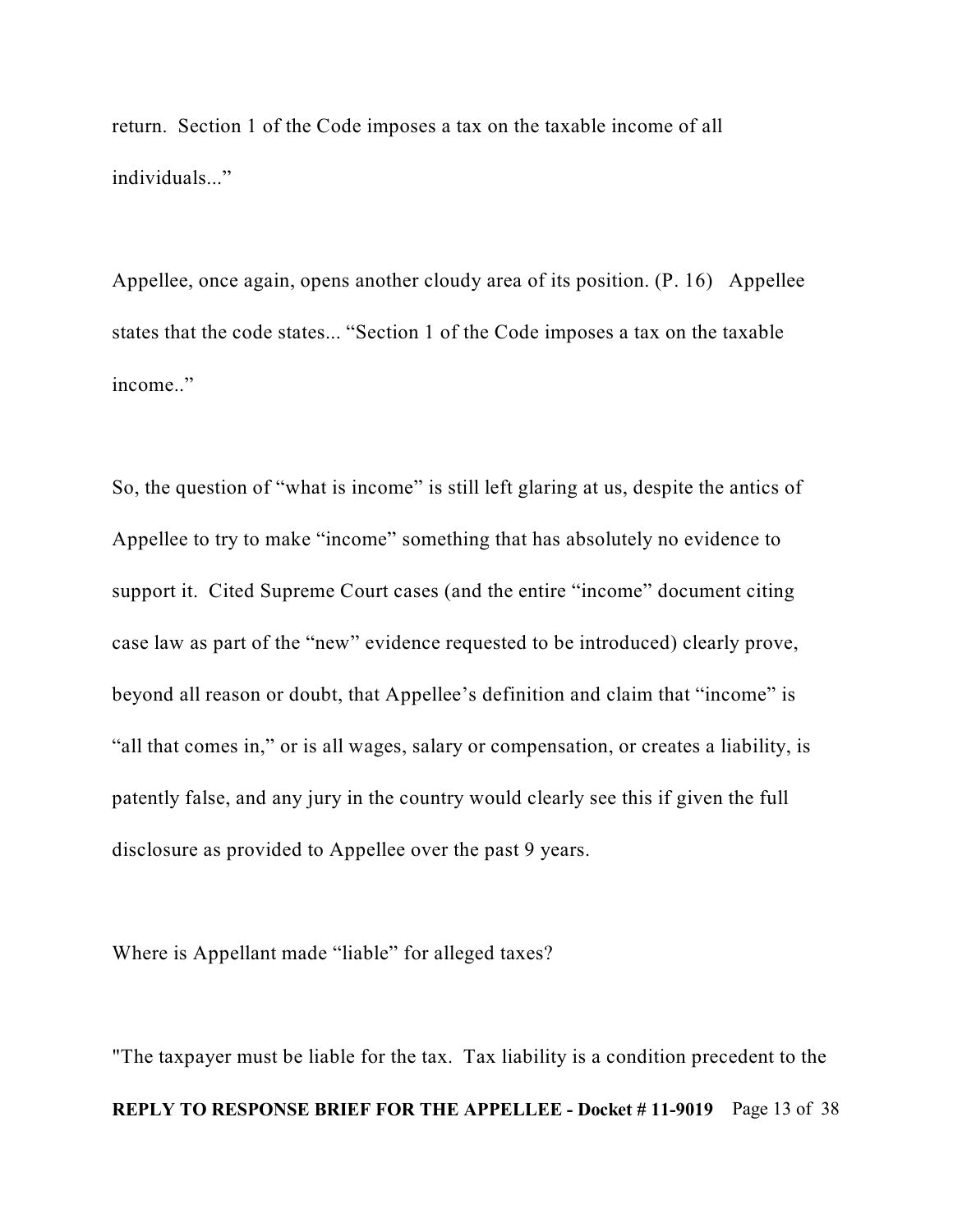demand. Merely demanding payment, even repeatedly, does not cause liability." Boathe v. Terry, 713 F.2d 1405, at 1414 (1983).

Appellant has far more case law and discussion as to what lawful "income" is, and would move the Court to accept this additional evidence in the spirit of seeking truth and justice, and to dispense with a travesty of law and justice that Appellee is presenting under fraudulent colors to this Honorable Court.

8. Appellant is not a "taxpayer," as presumed by Appellee, and cannot be made such because Appellee says so, or because conventional wisdom claims that "everyone knows that all Americans are "taxpayers." Are children "taxpayers?" Why not? Are all Americans "taxpayers?" How is this established in law? Is it "anyone who works?" Where is the law that makes this so? Is a "taxpayer" a breathing human living in this republic? How so? Where is the law? Is an Englishman, or a Frenchman in this republic a "taxpayer" Why not? According to Appellee's law, why isn't an "Englishmen" a "taxpayer?"

Appellant points out that the Supreme Court clearly distinguished between a "taxpayer" and a non "taxpayer." (*United States Court of Claims, Economy* **REPLY TO RESPONSE BRIEF FOR THE APPELLEE - Docket # 11-9019** Page 14 of 38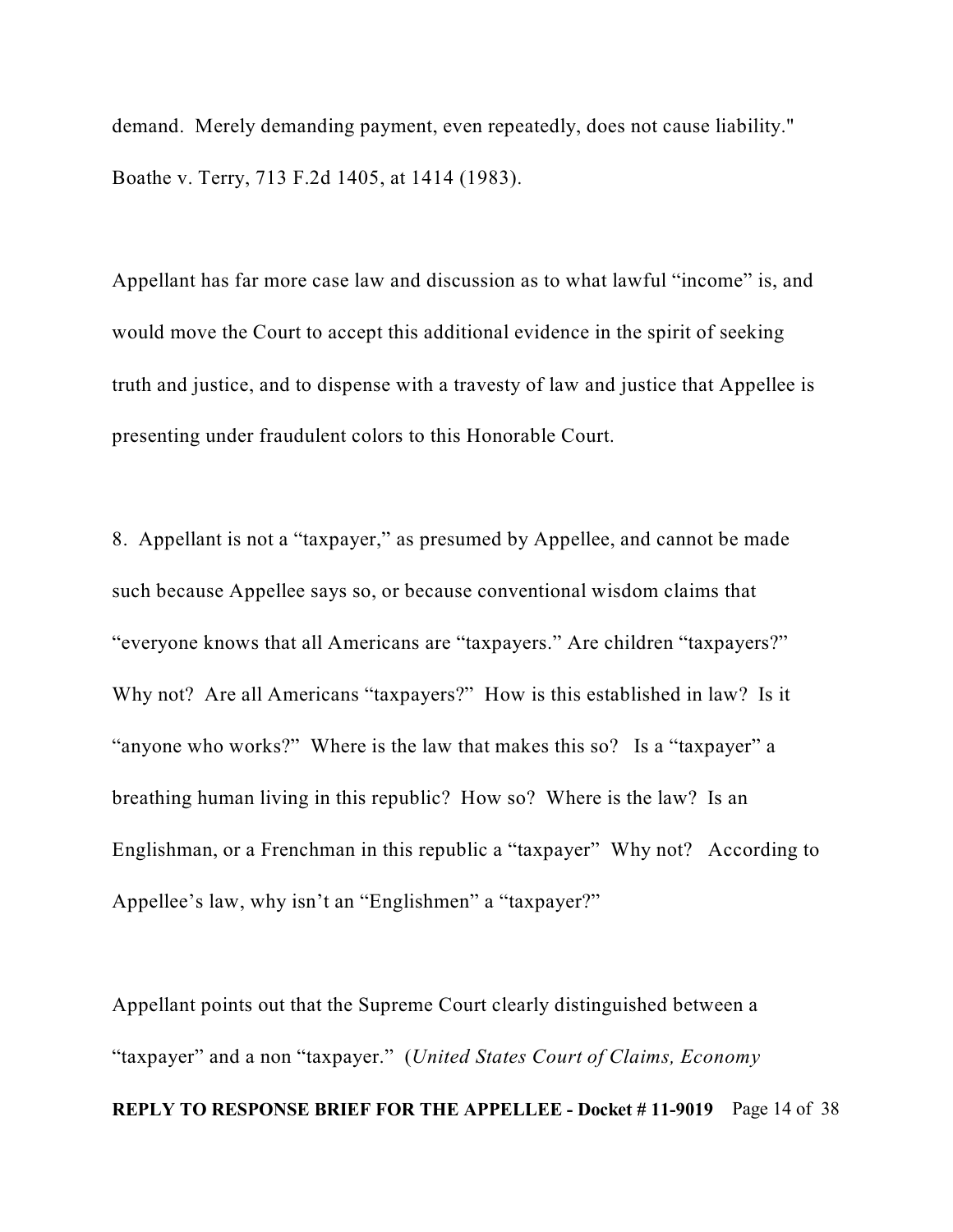*Plumbing and Heating v. United States*, *470 Fwd 585, at 589 (1972)*.) Appellee ignored this case, and the obvious implications of it. If there are two classes of "payers," where does law make Appellant one and not the other? Appellant claims, based on all the supporting evidence, that until he can be proven to be a "taxpayer," subject to filing, and someone who actually receives "income" which is subject to lawful taxation, then the burden of proof is on Appellee to prove otherwise.

9. Appellee states (P. 12) that... "the notice of deficiency has been described as the taxpayer's 'ticket to the Tax Court.' *See Laing v. United States,* 423 U.S. 161, 206 (1976) (Blackmun, J., dissenting); *Guthrie v. Sawyer*, 970 F.2d 733, 735 (10th Cir. 1992). It is well-established that 'in deficiency actions the Commissioner's determination is presumed correct, and the [taxpayer] bears the burden to prove otherwise.' *Scherping v. Commissioner*, 747 F.2d 478, 480 (8th Cir. 1984). *See* I.R.C. § 7491(a) (burden shifts to Commissioner once taxpayer introduces 'credible evidence' relevant to his tax liability.)"

Appellant points the Court to several issues brought up by Appellee in the above response. First, the "ticket to the tax Court," (paid by Appellant) seems to suggest a lawfully proven "taxpayer" would actually have remedy within that Court under law **REPLY TO RESPONSE BRIEF FOR THE APPELLEE - Docket # 11-9019** Page 15 of 38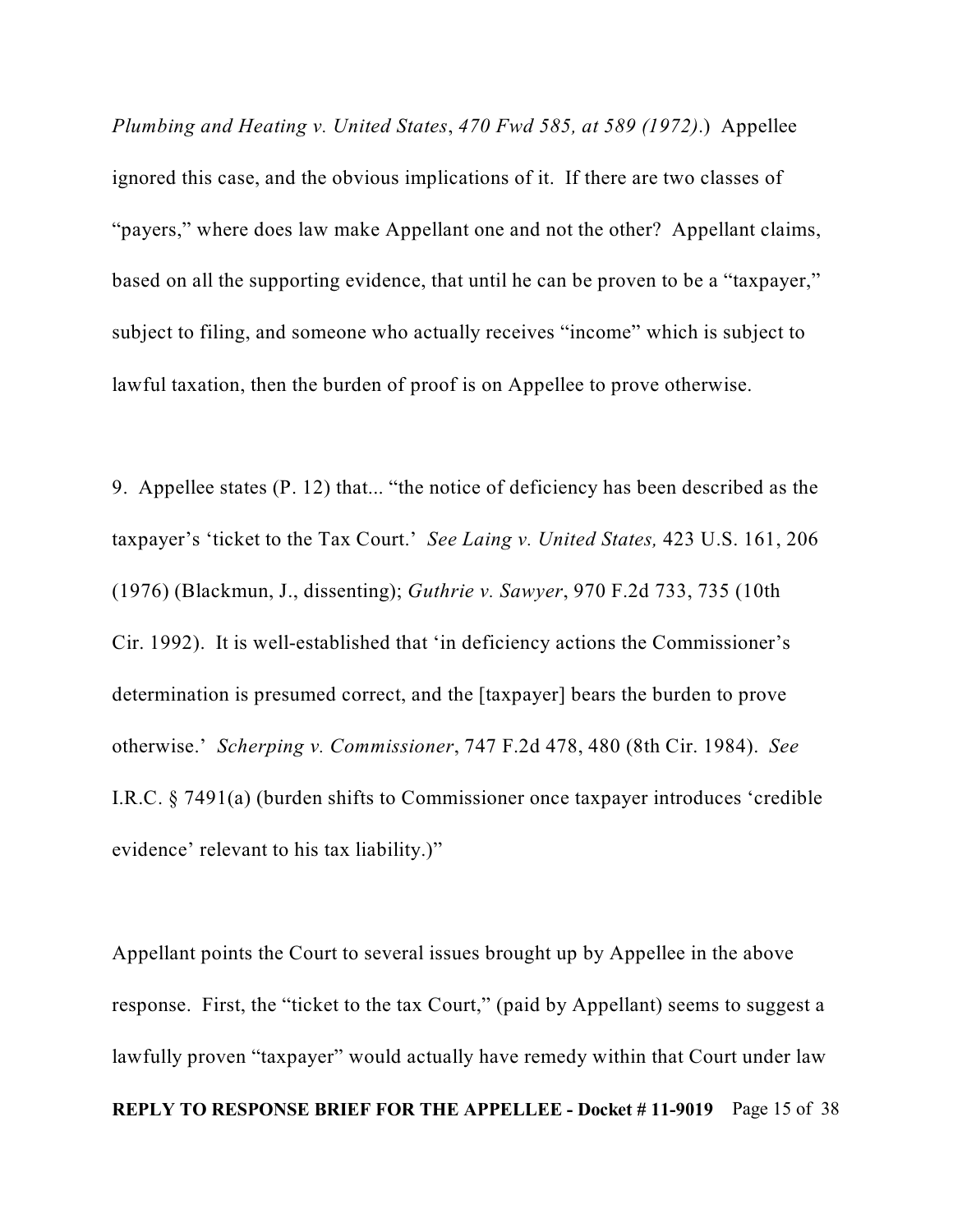and under due process. This has been deprived Appellant, in that standing, and all the other issues have been completely ignored. The "ticket" also suggests Appellant's right and ability to provide a defense that would actually be listened to, and that proper Court procedures, evidence rules, and IR Code would prevail. They haven't.

Appellee, as previously mentioned, stated that "if Appellant wanted answers to these questions, that it would have to be done through the Courts." In other words, they would not answer the questions apart from Court, so "here we are," and yet NO answers have been forthcoming, (except for "frivolous), and challenges are still ignored. What good is Appellant's "ticket to the court" if all evidence is discarded as "frivolous," without real scrutiny, and law is discarded?

Second, the "presumed correct" statement regarding the deficiencies, provided in the record by Appellee, (which translates into hearsay without "credible evidence") or proper, certified assessment, and with documentation supporting all the presumptions, (which Appellant is clearly challenging with evidence) and has clearly proven otherwise simply because Appellee has utterly failed to bring evidence in fact to the Court or into the record to prove said assessments. (Have I **REPLY TO RESPONSE BRIEF FOR THE APPELLEE - Docket # 11-9019** Page 16 of 38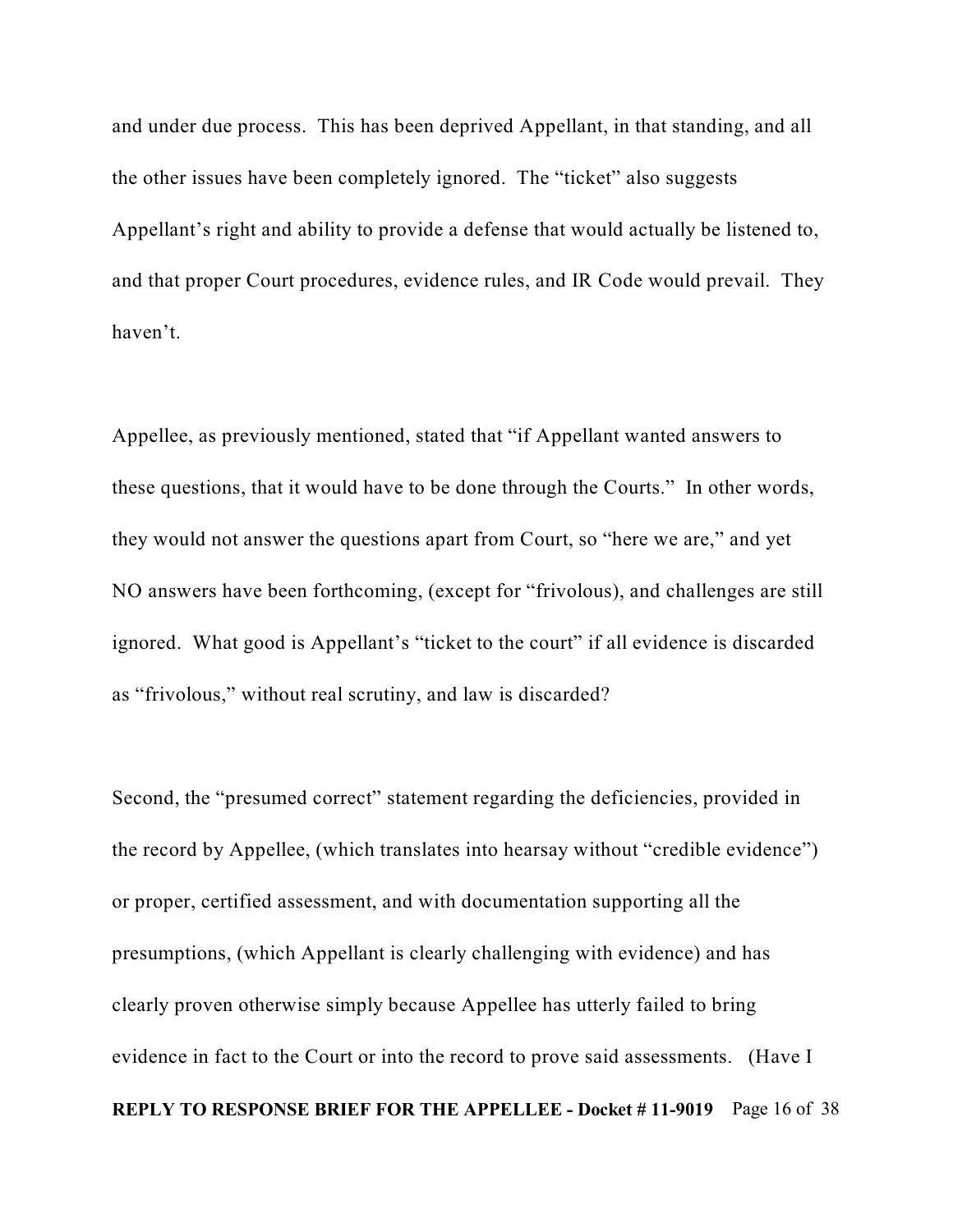mentioned that enough for Appellee?)

This clearly, by Appellee's own admission, shifts the "burden" to Commissioner because "credible evidence" has certainly been presented, in spades. Appellee obviously attempts to bias the Court, once again, with the "credible evidence" in quotes, (suggesting no such evidence has been entered...) but Appellant has provided more than enough "credible evidence" to create a huge cloud of doubt on this charade deficiency presented under color of law.

10. Appellee goes on to state... (P. 15 B) "In particular, taxpayer did not dispute that he had received the income amounts asserted in the notices of deficiency, and did not allege that he was entitled to any deductions beyond those allowed in the notice."

Once again... Appellee/counsel appears to be either coy purposefully, or has not actually thoroughly read the documents to understand the actual issues. What part of "Appellant has received NO income that is lawfully taxable" doesn't Appellee understand? It obviously doesn't get it, or doesn't want to get it.

#### **REPLY TO RESPONSE BRIEF FOR THE APPELLEE - Docket # 11-9019** Page 17 of 38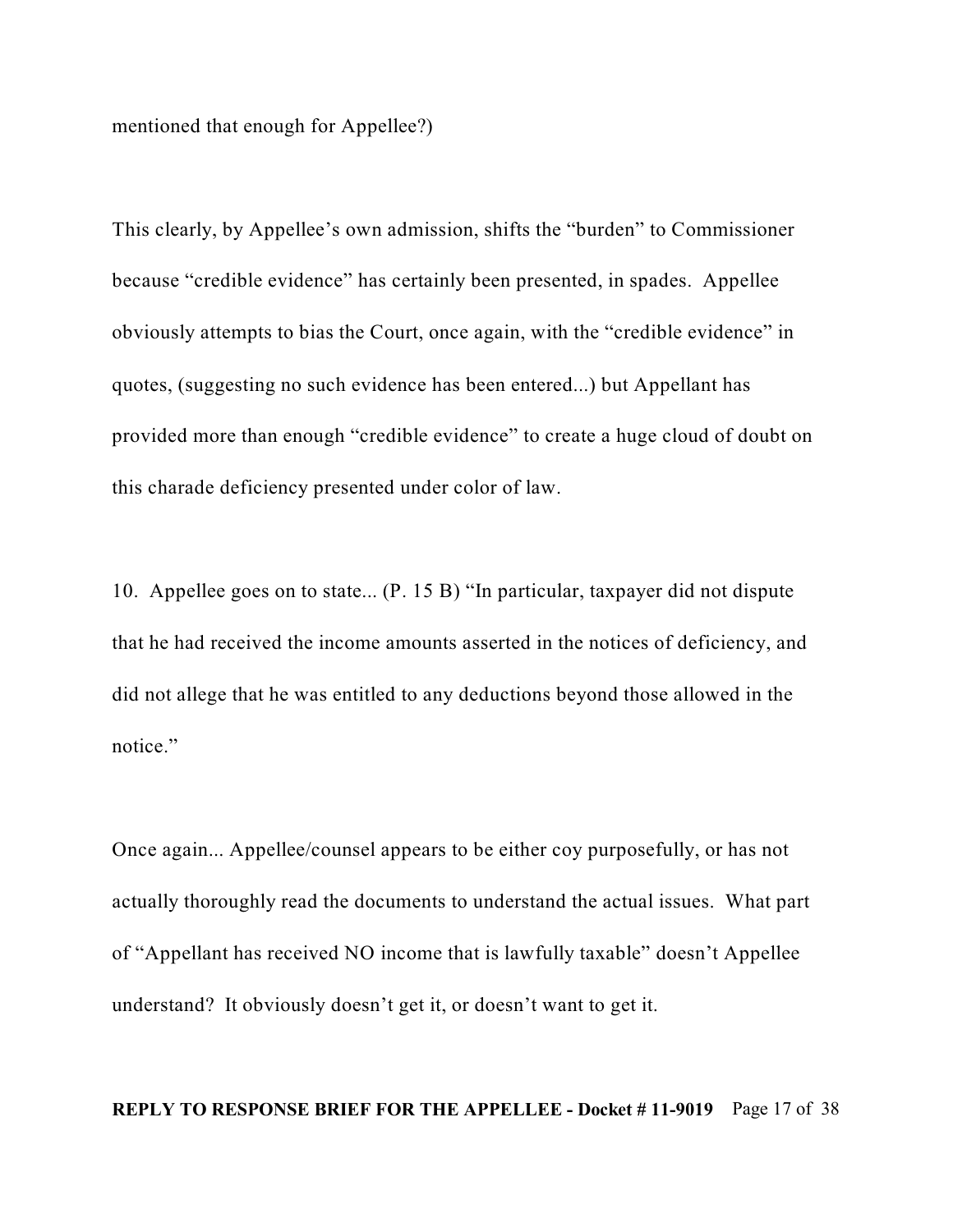In addition, Appellee is admitting that there is the possibility that "deductions" could be relevant, which Appellant clearly addresses in the "new" evidence to have been submitted to the tax Court, and now to the Court of Appeals. If there were lawful "deductions" that "law" authorizes for anyone with lawful "income," then why didn't Appellee clearly deal with those in the deficiency instead of assessing such outlandish monies allegedly owed without allowing for or incorporating lawful deductions, if it was truly, in good faith, interested in truth and lawful application of law?

Appellant does NOT admit any "income" is involved in this case, but points out to the Court that the Appellee did NOT consider possible "deductions" (which over 85% of alleged "income" is provably deductible) in the alleged (missing from the record) documents used to assess Appellant. Once again, Appellee is sidestepping its own laws to unlawfully assess for alleged "income" even if such "income" could be established. This is very bad faith on the part of Appellee, and clearly proves, once again, that Appellee does NOT want justice and truth, and is breaking its own laws and unfairly assessing where it can clearly get away with it in the Courts.

11. Appellee goes on to address the issue of "citizenship," and thus, jurisdiction. **REPLY TO RESPONSE BRIEF FOR THE APPELLEE - Docket # 11-9019** Page 18 of 38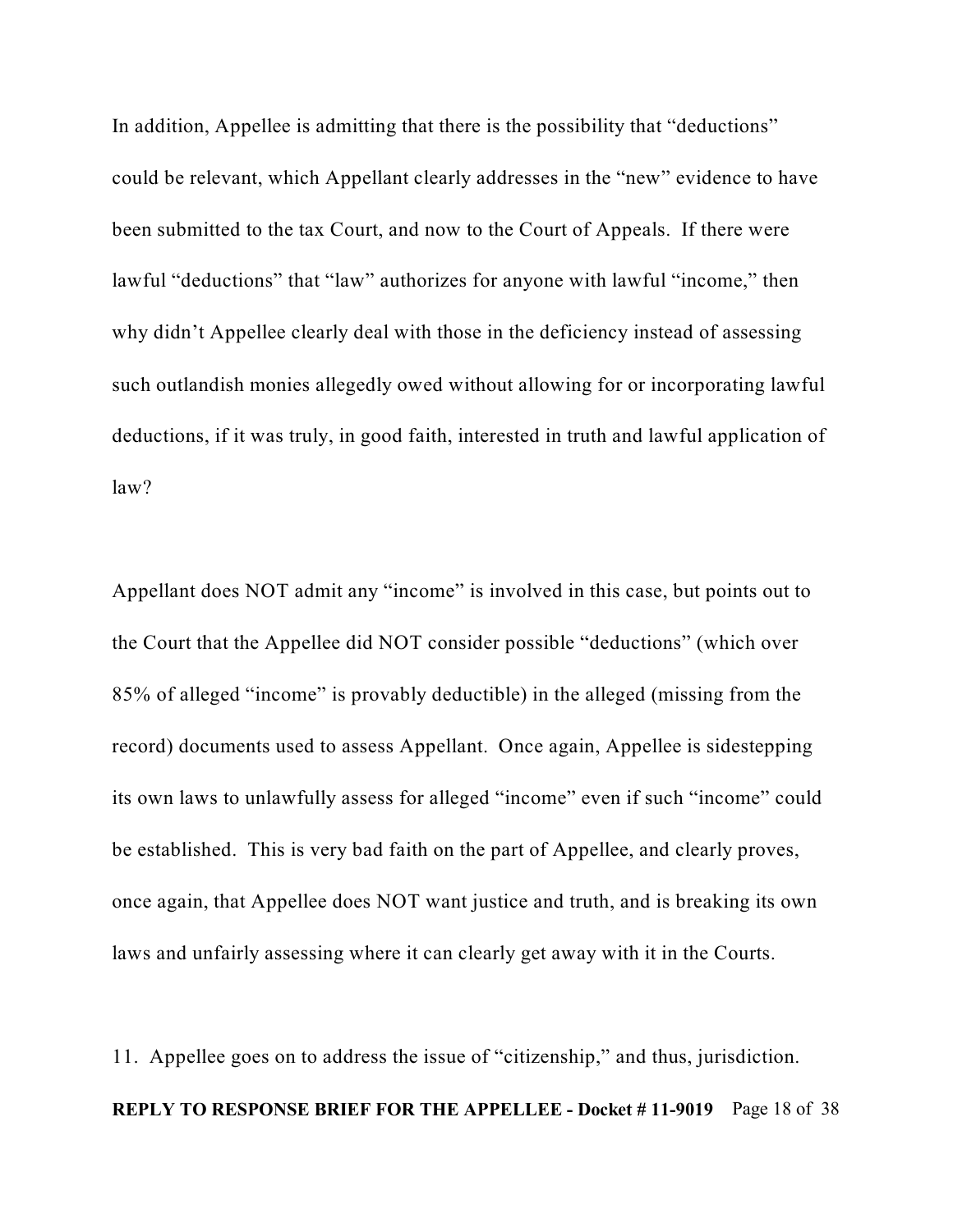Appellee states... (P. 16-17). "**C. Taxpayer's arguments are frivolous** ... "of all individuals who, like taxpayer here, are citizens or residents of the United States. *See* Treas. Reg. § 1.1-1(a)(1); *Wheeler v. Commissioner*, 528 F.3d 773, 776-77 (10th Cir. 2008). (P. 19) *"Ambort v. United States*, 392 F.3d 1138, 1140 (10th Cir. 2004) (describing as "long rejected" by the courts defendant's (sic) argument that he was not subject to the Code because he was not a "'fourteenth amendment citizen'"); *Fox*, 969 F.2d at 952, 953."

Appellant denies being a "citizen" or "resident" of the corporate "United States," and thus, NOT under such jurisdiction in most issues. The union of states was never considered to be a single nation of "The United States," with jurisdiction over the states or people in most instances;

"No political dreamer was ever wild enough to think of breaking down the lines which separate the states and compounding them into one common mass." ("One" nation subject to the complete jurisdiction of the federal government-JTM) *McCulloch v Maryland 4 Wheat 316, 403 (1819)*. (Emphasis added).

Clearly, there is a difference between a citizen of the United States, and a Citizen of **REPLY TO RESPONSE BRIEF FOR THE APPELLEE - Docket # 11-9019** Page 19 of 38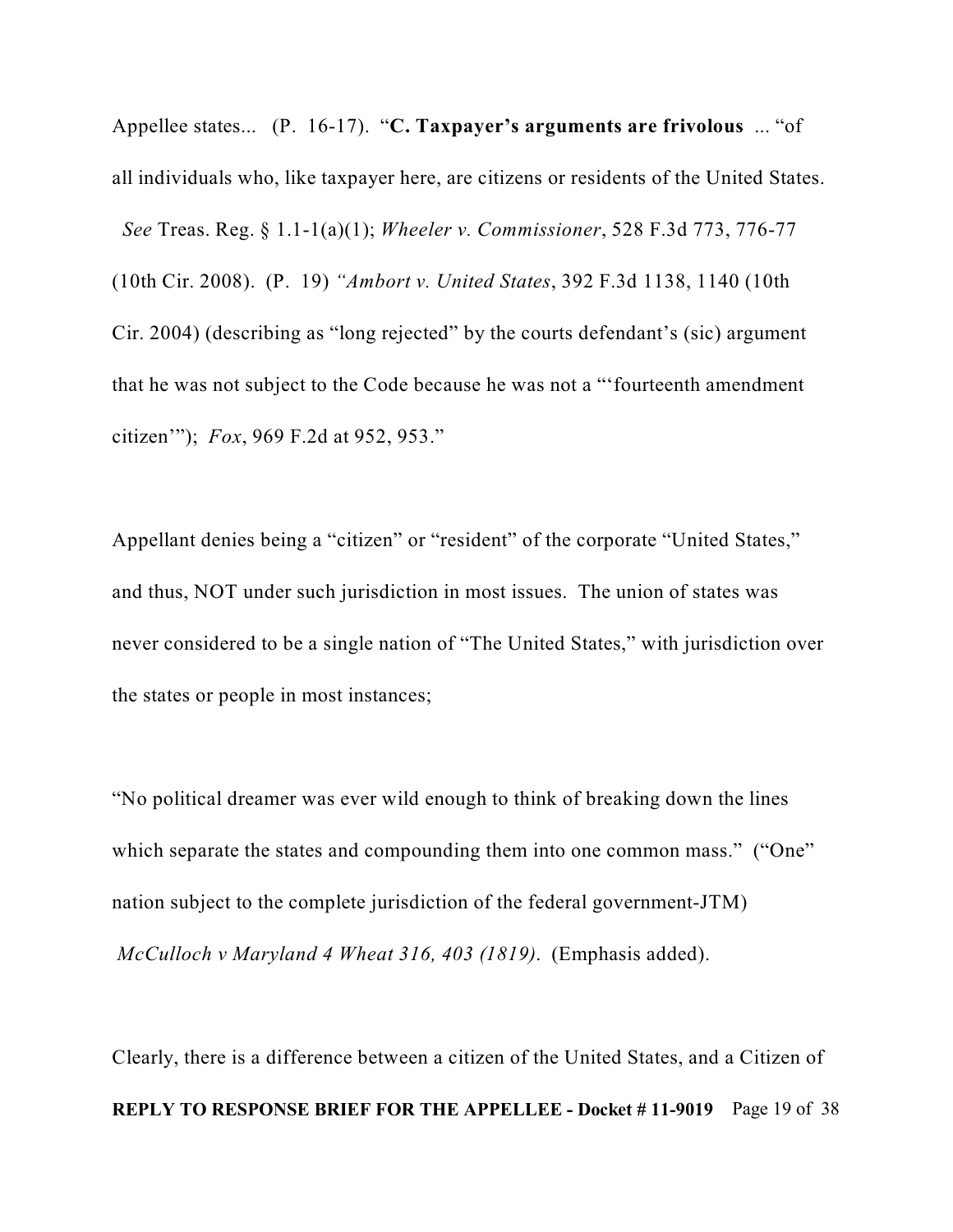the states...

"... for it is certain, that in the sense in which the word 'Citizen' is used in the federal Constitution, 'Citizen of each State,' and 'Citizen of the United States,' are convertible terms; they mean the same thing; for the 'Citizens of each State are entitled to all Privileges and Immunities of Citizens in the several States,' and 'Citizens of the United States' are, of course, Citizens of **all the United States**." 44 Maine 518 (1859). (Emphasis added).

This clearly shows that the Republic was NOT considered as "The" United States, but the "United States," the union of separate, sovereign states, and its people, and NOT brought into a corporate federal citizenship.

The 14<sup>th</sup> Amendment created a second citizenships, of which "The United States" citizenship, of this "single" nation fraud, "subject to its jurisdiction" was instituted. "Section. 1. All persons born or naturalized **in** the United States (territories) and subject to the jurisdiction thereof..." (Emphasis added).

What creates this "jurisdiction" the  $14<sup>th</sup>$  Amendment speaks of? Why would we **REPLY TO RESPONSE BRIEF FOR THE APPELLEE - Docket # 11-9019** Page 20 of 38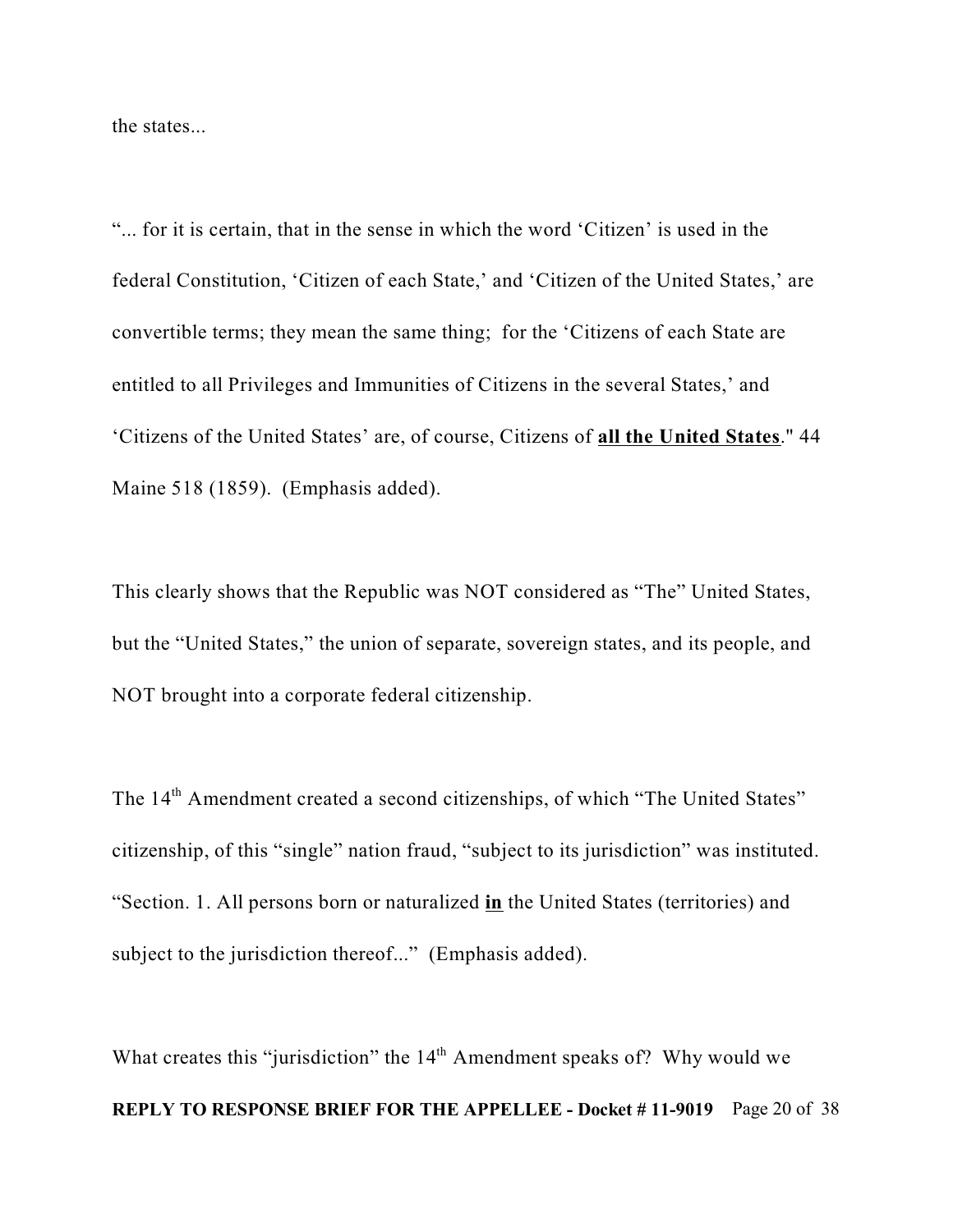need an "amendment" to state what everyone (and the Courts) already knew and held... state citizenship? It is because this was a ploy to create "federal citizens," who were unwittingly made "subject to the jurisdiction" of this corporate creation. (The research available is dumbfounding on how this happened and what it did... made slaves of "ALL" the people, not "freeing" the black slaves, for which the 14<sup>th</sup> Amendment was allegedly passed).

Notice the change in cases **after** the 14<sup>th</sup> Amendment was ratified:

"It is quite clear, then, that there is a citizenship of the United States and a citizenship of a State, which are distinct from each other and which depend upon different characteristics or circumstances (being black) **in the individual**." *Slaughter House Cases, 83 U.S. 36. (1873)*. (Emphasis added).

Notice the clear distinction between the "United States" citizen, and citizenship of the State.

"The object of the 14th Amendment, as is well known, was to confer upon the

#### **REPLY TO RESPONSE BRIEF FOR THE APPELLEE - Docket # 11-9019** Page 21 of 38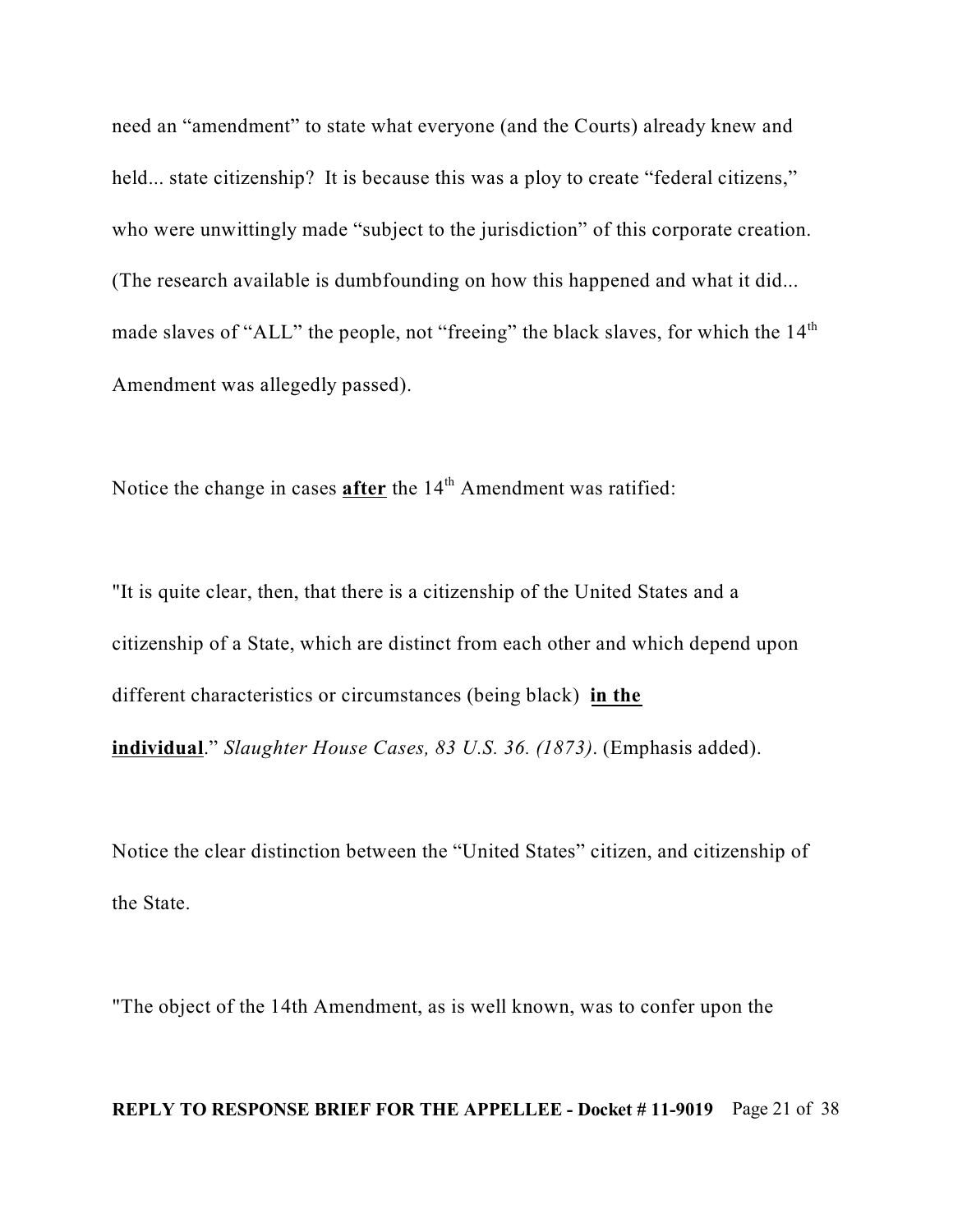colored race the right of citizenship." *United States v. Wong Kim Ark, 169 US 649, 692. (1898)*.

The "colored" race did not have citizenship of "ANY" state, as they were not natural born or naturalized, so the 14<sup>th</sup> Amendment created a "federal" citizenship for them, subjecting them to the jurisdiction of this Federal entity, but "they" roped all the people into this citizenship through acquiescence, unbeknownst to all of us, and exerted far more jurisdictional authority over the states and people by it.

Appellant is NOT "colored" and does not claim to be a  $14<sup>th</sup>$  Amendment citizen, and denies the same. All additional rights allegedly bestowed upon  $14<sup>th</sup>$ Amendment citizens were already the People's rights.

"The first clause of the fourteenth amendment made Negroes citizens of the United States, and citizens of the State in which they reside, and thereby created **two classes of citizens**, one of the United States (the jurisdiction of the Appelleecorporate entity-JTM) and the other of the state." (Appellant's citizenship). *Cory et al. V. Carter, 48 Ind. 327 1874 head note 8*. (Emphasis added).

#### **REPLY TO RESPONSE BRIEF FOR THE APPELLEE - Docket # 11-9019** Page 22 of 38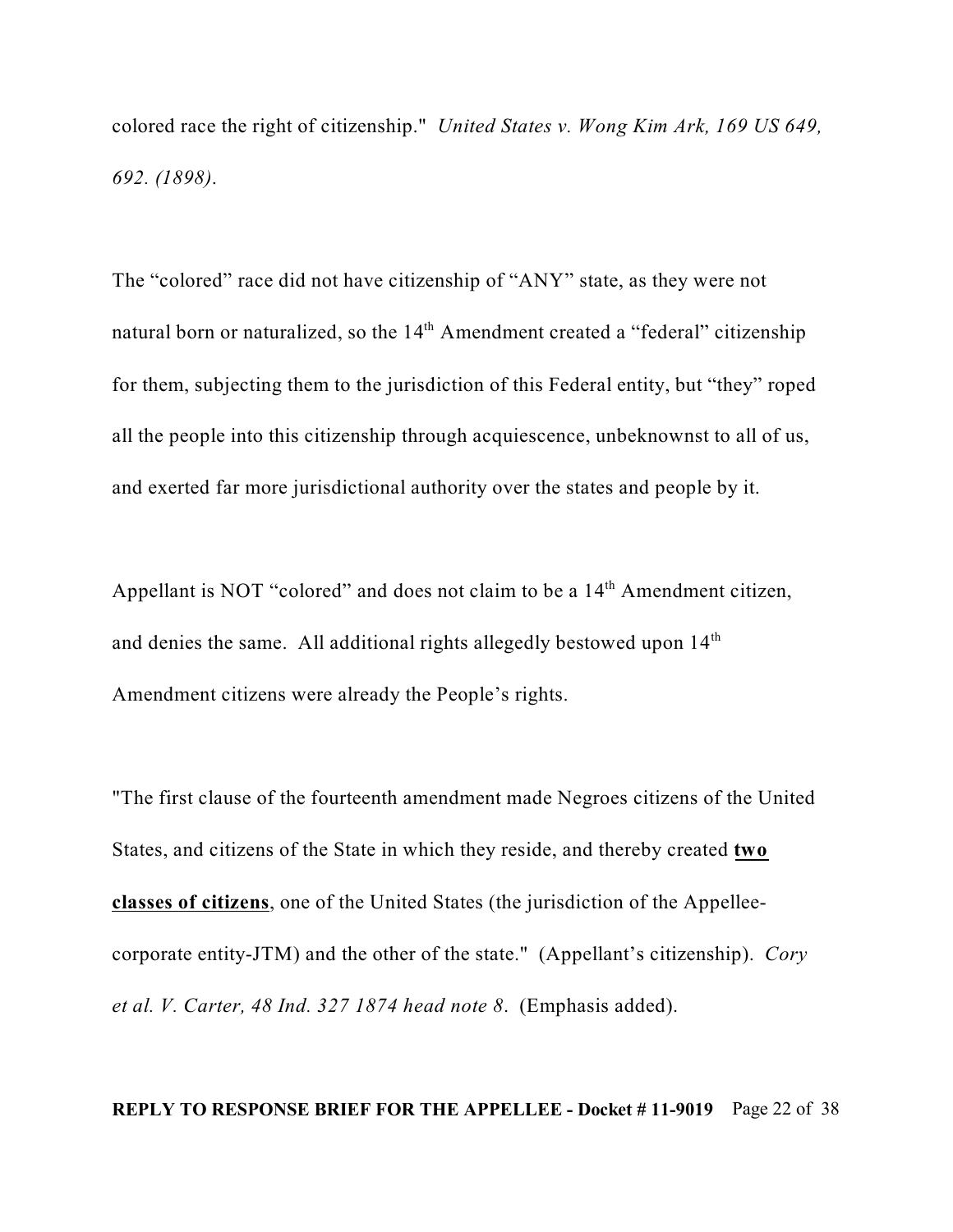Notice it made "Negroes" citizens of this "United States, NOT natural born state citizens.

#### The CALIFORNIA COMMERCIAL CODE, SECTION 9301- 9342,

9307. (h) The United States is located in the District of Columbia. "Citizenship of the United States is defined by the Fourteenth Amendment and federal statutes, ..." Crosse v. Board of Supervisors, 221 A2d 431, 434, citing 19 Md 82, 93.

"A citizen of the United States is a citizen of the federal government ..." Kitchens v. Steele, 112 F.Supp 383.

Appellant is NOT a citizen of the federal government, and thus NOT under federal government agency authority outside the "United States" territories and jurisdiction.

"We have in our political system a Government of the United States and a government of each of the several States. Each one of these governments is distinct from the others, and **each has citizens of its own**...." U.S. v. Cruikshank, 92 U.S. 542 1875. (Emphasis added).

#### **REPLY TO RESPONSE BRIEF FOR THE APPELLEE - Docket # 11-9019** Page 23 of 38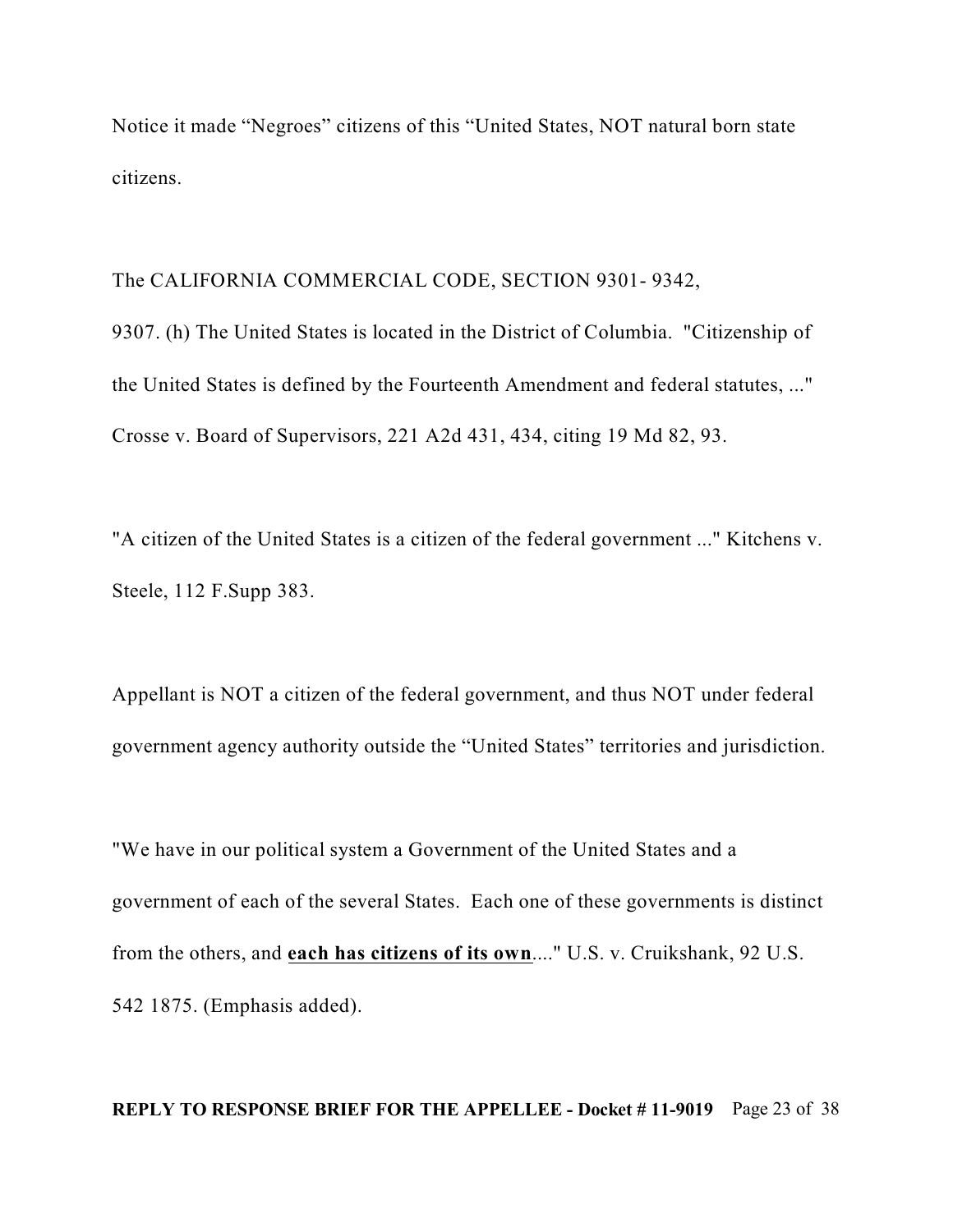"One may be a citizen of a State and yet **not a citizen of the United States**." *Thomas v. State, 15 Ind. 449; Cory v. Carter, 48 Ind. 327 (17 Am. R. 738); McCarthy v. Froelke, 63 Ind. 507; In Re Wehlitz, 16 Wis. 443. McDonel v. State, 90 Ind. 320, 323, 1883*. (Emphasis added).

There is also authenticated evidence that the  $14<sup>th</sup>$  Amendment was never lawfully ratified: Congressional Record PROCEEDINGS AND DEBATES OF THE 90th CONGRESS, FIRST SESSION VOLUME 113-PART 12, June 13<sup>th</sup>, 1967; Pages 15641-15643.

Also, the Utah SUPREME COURT (Dyett v. Turner, 439 P2d 266 @ 269, 20 U2d 403 [1968]) "THE NON-RATIFICATION OF THE FOURTEENTH AMENDMENT" (Judge A.H. Ellett)...

"The authority of the Constitution is grounded upon the absolute, **God-given free agency of each Individual**, and this is the basis of all powers granted, reserved or withheld in the authorization of every word, phrase, clause or paragraph of the Constitution. Any attempt by Congress, the President or the Courts to limit, change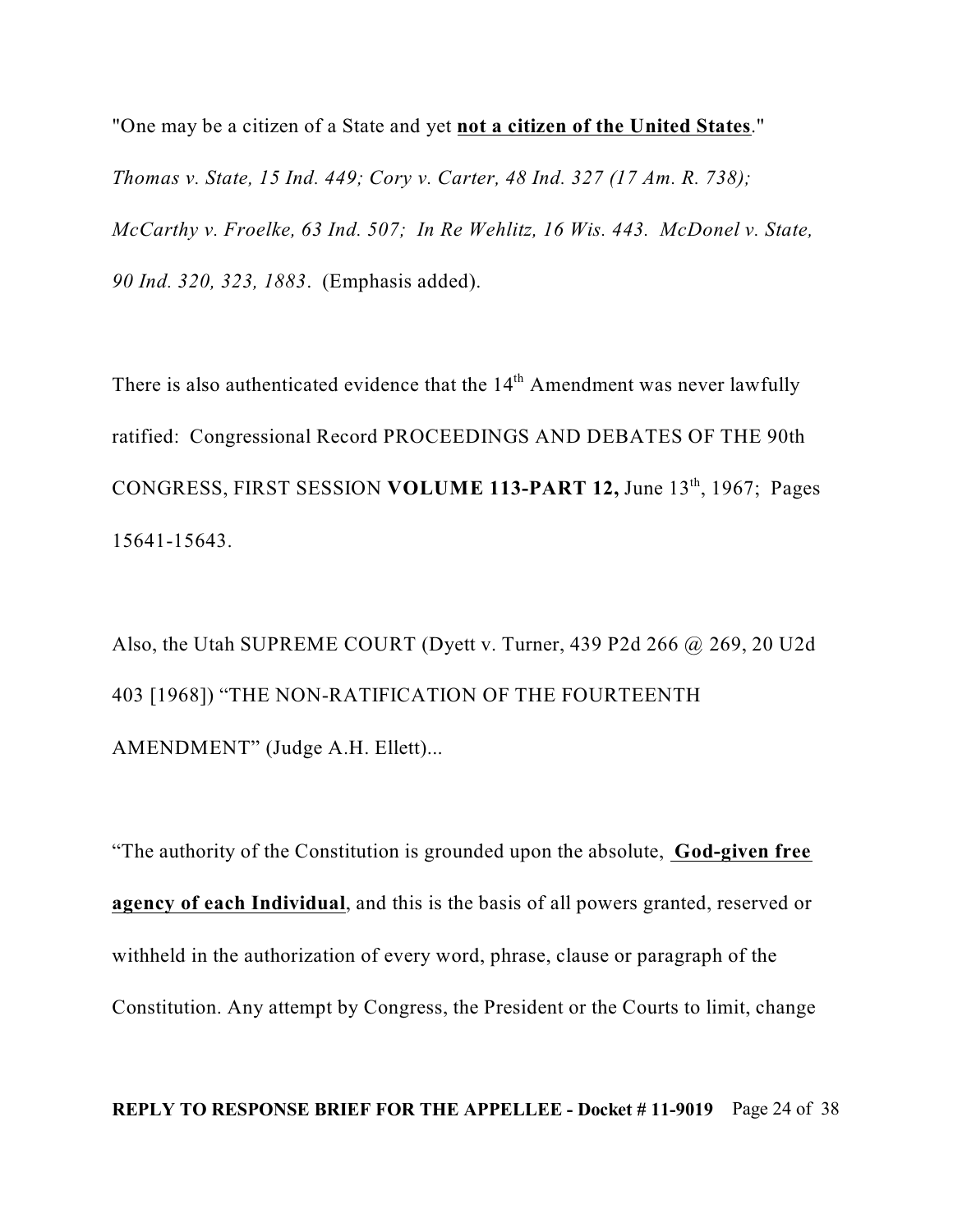or enlarge even the most claimed insignificant provision is therefore ultra vires and void ab initio."

"No one applying the Constitution to any situation has any business, right or duty to look in any direction for sovereignty but toward the people. **Any attempt or inclination to do so is a violation** of one's Oath and continuing duty to uphold, maintain and support the Constitution of the United States of America."

"As the Thirteenth, Fourteenth, and Fifteenth Amendments to the United States Constitution are found to have been brought into effect outside the mandates of Article V of the United States Constitution, these three Amendments (as a franchise to the United States) must be **forfeited as a case of perversion**. (4 Wall. (71 U.S.) 2, 18 L. Ed. 281, p. 302.) An Amendment to the United States Constitution is not brought into effect through usage, by Acts of Congress, or by Opinions of Courts." (Emphasis added).

This is clear evidence (with hundreds of pages more, if the Court wishes to delve into this fraud), that we have departed from original intent of Congress for over 150 years, and that the original Courts were clearly aligned with the citizenship and **REPLY TO RESPONSE BRIEF FOR THE APPELLEE - Docket # 11-9019** Page 25 of 38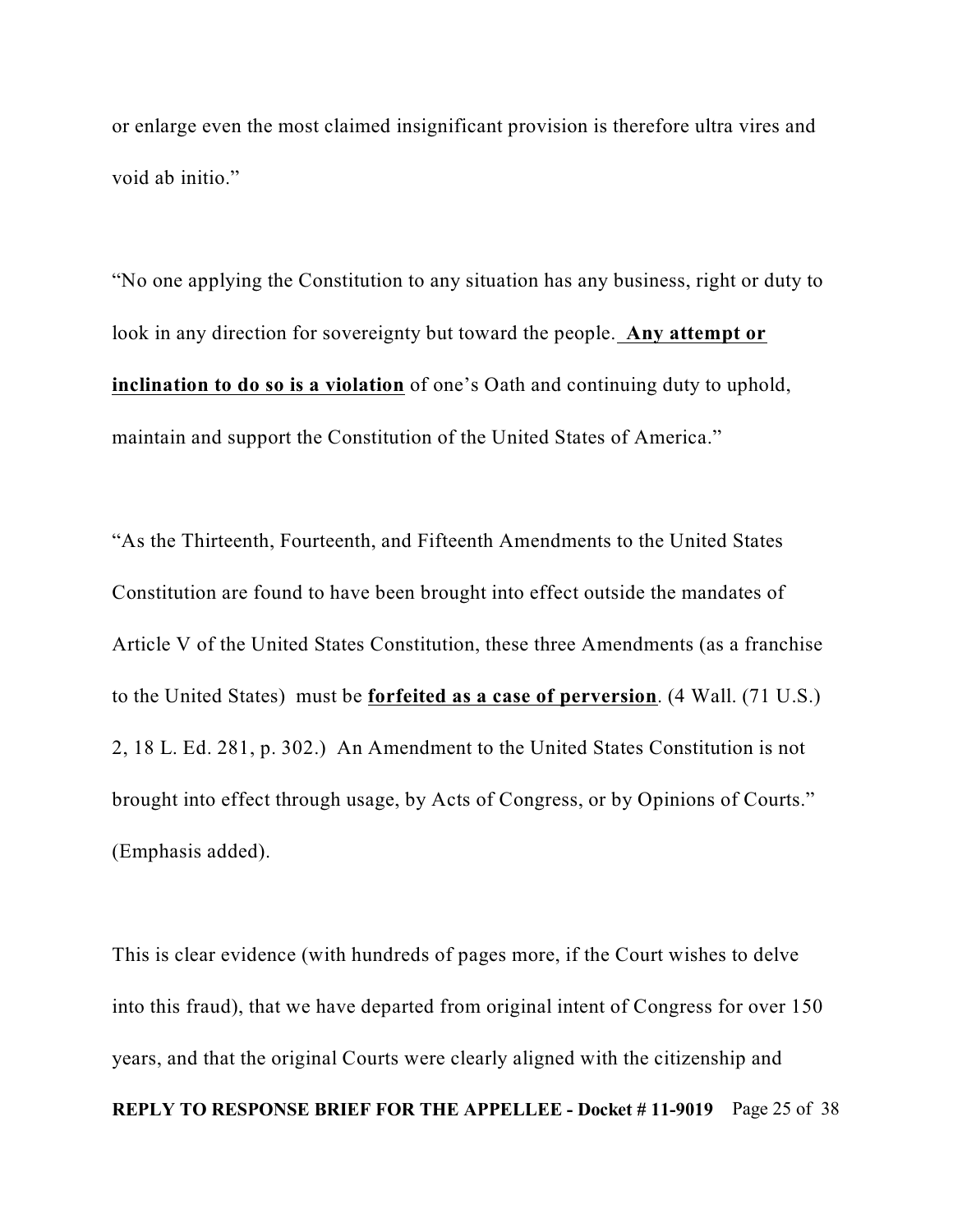jurisdictional issues, and understood the truth. The government's growth has far exceeded its lawful bounds.

I am a free man living on the land of Colorado state, and NOT a "citizen" of any other entity, nor "subject" to any other citizenship, especially one that involves residency in the District of Columbia, or any other territory called "The United States," or its agency's (Appellee) jurisdiction. No evidence in the record suggests otherwise, and no evidence is in the record that Appellee has jurisdiction over a state citizen, or his life. Appellant filed the Notarial Verification declaring that he was NOT a "citizen" of this "United States."

12. Appellee continues to build its straw man argument (Brief P.18) using the following;

"Further, I.R.C.  $\S 6012(a)(1)(A)$  generally provides that every individual with income "which equals or exceeds the exemption amount" is required to file an individual income tax return. Because taxpayer apparently concedes (Br. 15) that he received "wages, salary or compensation" and has never alleged that

#### **REPLY TO RESPONSE BRIEF FOR THE APPELLEE - Docket # 11-9019** Page 26 of 38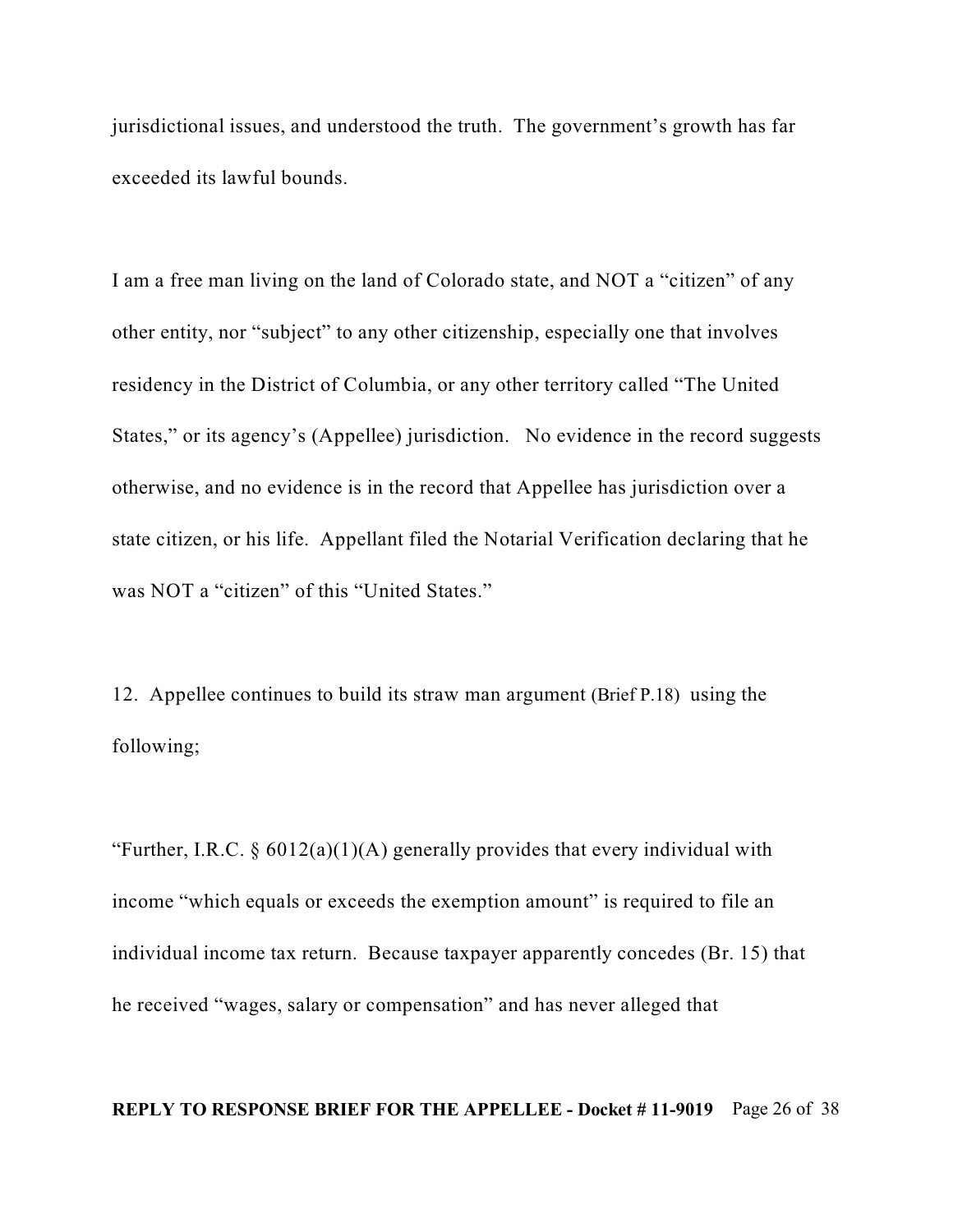the amounts he received fell below the exemption amount, it follows that he was subject to tax under  $\S$  1 and was required by  $\S$  6012(a) to file a return."

Appellant concedes that if he had "lawful "income," that he "could" be liable for taxes, but only taxation that was constitutional... i.e, "direct, or indirect," and NOT taxation as the Appellee is attempting to tax Appellant. However, Appellant denies having any lawful income that could be related to exemptions, and does not agree that "it follows that he was subject to tax..." Once again, there is nothing that "subjects" Appellant to an unlawful assessment based on unlawful definition of "income." Appellee is playing word games to continue to mislead this Court.

13. Appellee states, on P. 5... "In his petition, taxpayer argued... that the IRS is not a government agency and is not authorized to act in the state of Colorado because its "jurisdiction" is limited to the District of Columbia (*id*. at 5- 6)..."

Appellee did NOT respond to the cited case regarding Appellee's own testimony that it was NOT a government agency. In addition, Appellant responded with case law above on this, and with the stated law... 4 U.S.C. Section 72, which is positive law (compared with 26 U.S. C., which is NOT), which mandates that "All offices **REPLY TO RESPONSE BRIEF FOR THE APPELLEE - Docket # 11-9019** Page 27 of 38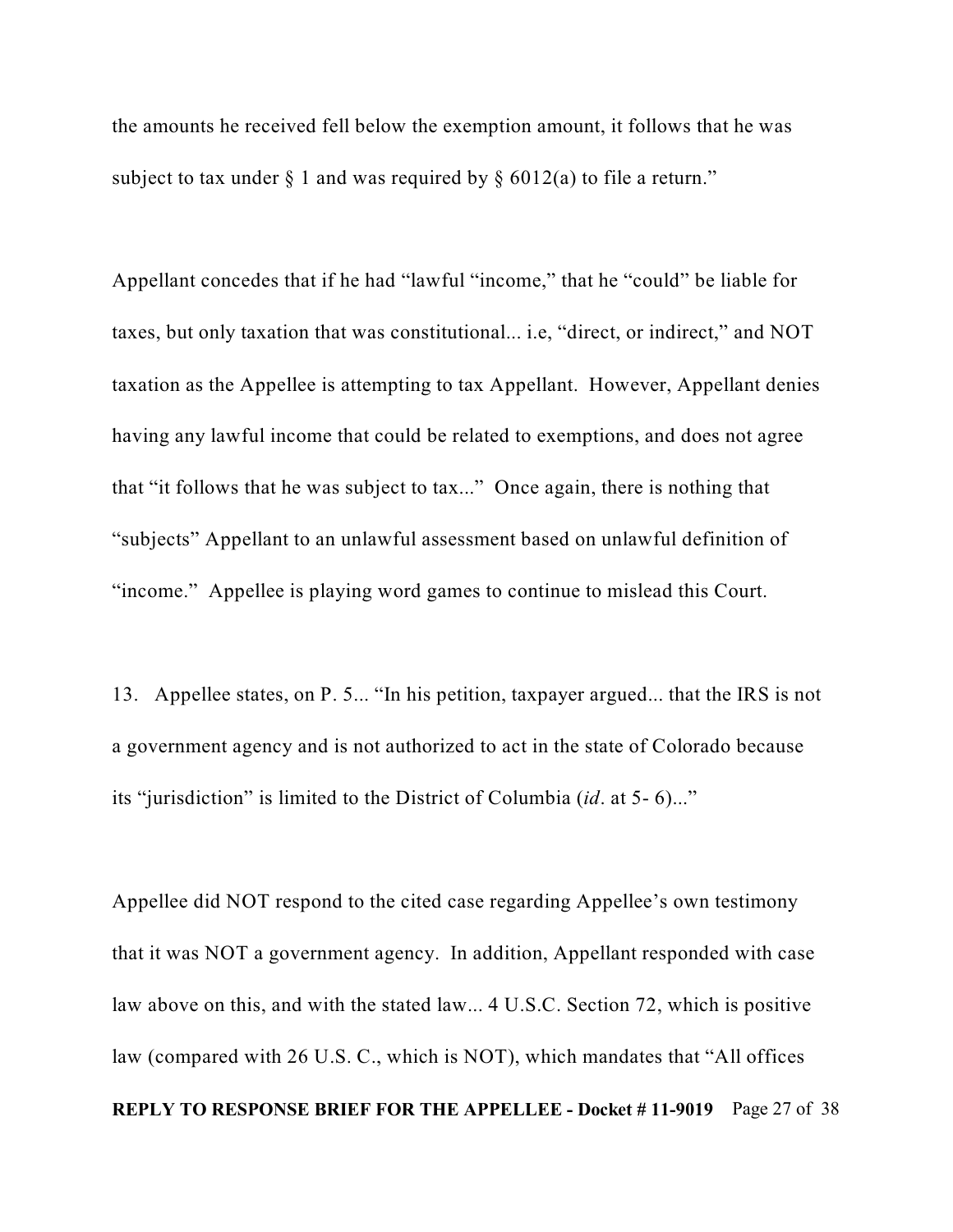attached to the seat of government shall be exercised in the District of Columbia, (DC) and not elsewhere, except as otherwise expressly provided by law."

Appellant has seen NO law, or authorization by Congress, allowing Appellee to be acting outside DC, and in Colorado state against Appellant. Presumption prevails, once again, in declaring that Appellee has authority to be acting outside its jurisdiction.

14. Appellee responded to Appellant's position regarding his religious beliefs in this case, (P. 7) but, once again, provides no basis for argument, and no evidence to refute claims.

In *HOSANNA-TABOR EVANGELICAL LUTHERAN CHURCH AND SCHOOL v. EQUAL EMPLOYMENT OPPORTUNITY COMMISSION ET AL.* Decided January 11, 2012, the Supreme Court delivered evidence (9-0) that "religious beliefs" and "jurisdiction" overrides Federal laws.

The *Kedroff v. St. Nicholas Cathedral,* 344 U.S. 94 (1952) ... 8, 26, 27 Court, quoted by the Supreme Court, stated... (Emphasis added throughout). **REPLY TO RESPONSE BRIEF FOR THE APPELLEE - Docket # 11-9019** Page 28 of 38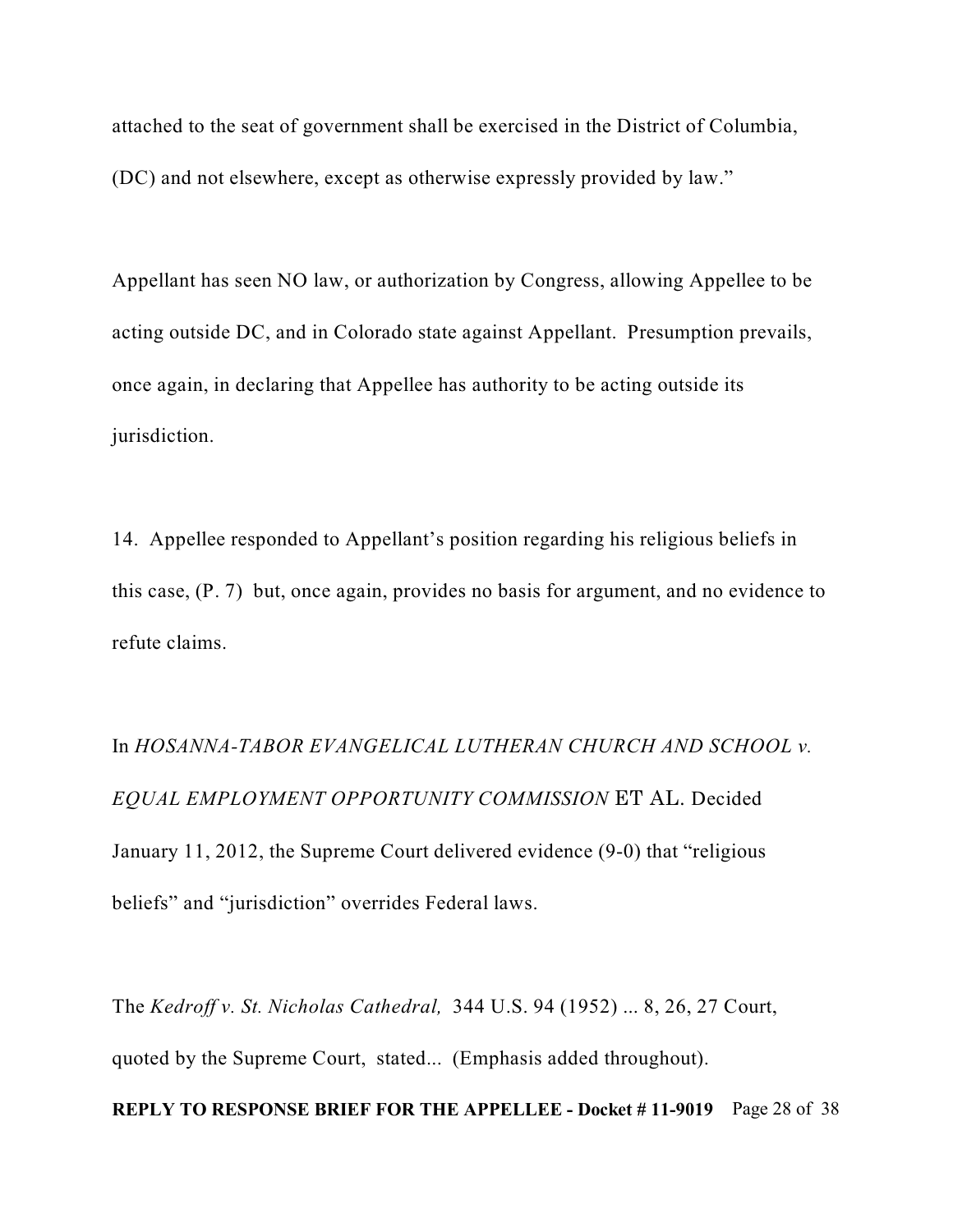"In this class of cases we think the rule of action which should govern the civil courts, founded in a broad and sound view of the relations of church and state under our system of laws, (First Amendment) and supported by a preponderating weight of judicial authority is, that, whenever the questions of discipline, or of faith, or ecclesiastical rule, custom, or law have been decided by the highest of these church judicatories to which the matter has been carried\*, the legal tribunals (state or Federal) must accept such decisions as final, and as binding on them, in their application to the case before them." Id., at 727 (\*First such court established for our area in Colorado state, called the "Ecclesiastical Court of Justice").

# "In this country the full and free right to entertain **any religious belief, to practice any religious principle, and to teach any religious doctrine which does not violate the laws of morality and property, and which does not infringe personal rights, is conceded to all**. The law knows no heresy, and is committed to the support of no dogma, the establishment of no sect. The right to organize voluntary religious associations to assist in the expression and dissemination of **any religious doctrine**, and to create tribunals for the decision of controverted questions of faith within the association, and for the ecclesiastical government of **all REPLY TO RESPONSE BRIEF FOR THE APPELLEE - Docket # 11-9019** Page 29 of 38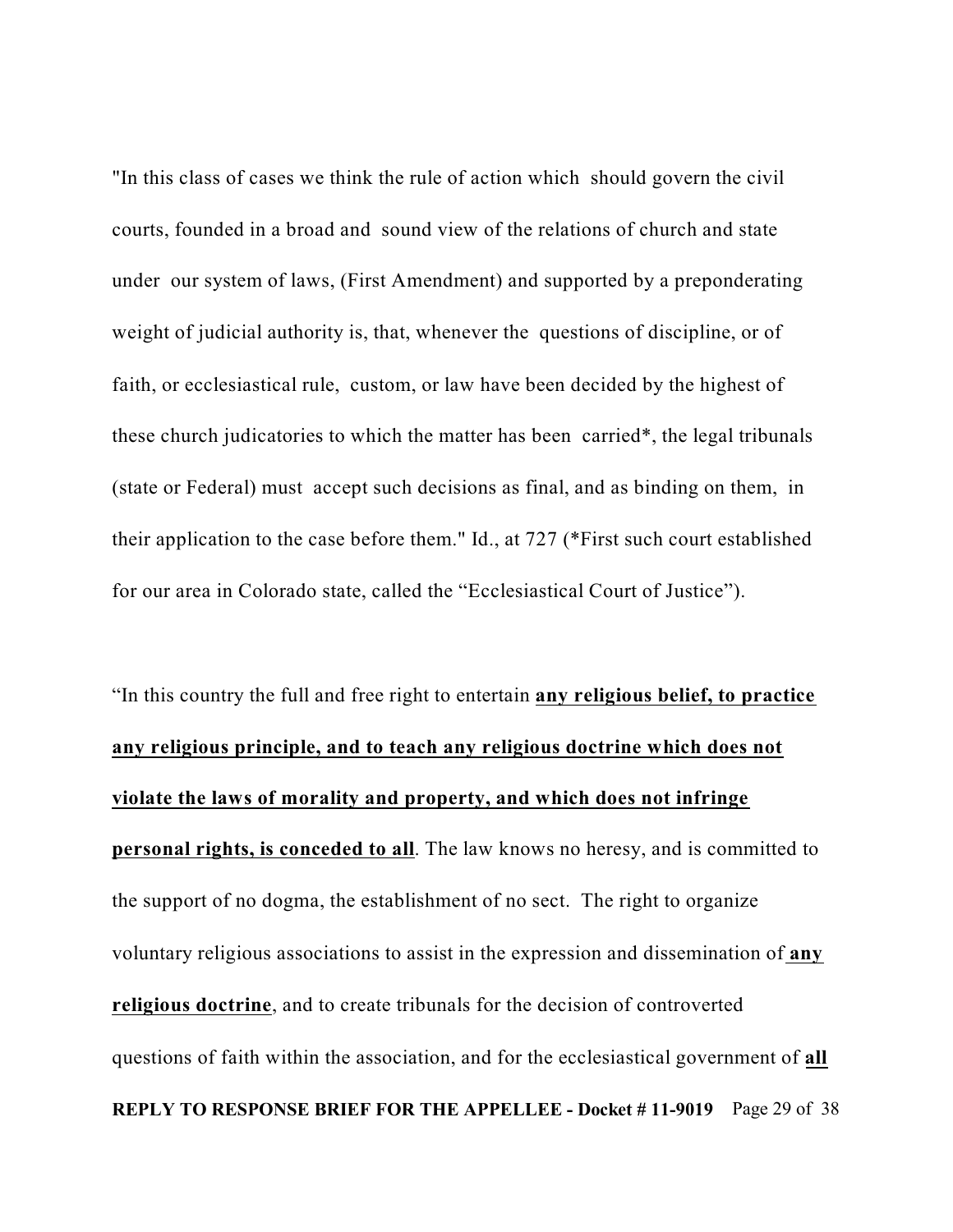**the individual members**, congregations, and officers within the general association, is unquestioned. All who unite themselves to such a body do so with an implied consent to **this government**, and are bound to submit to it. **But it would be a vain consent and would lead to the total subversion of such religious bodies, if any one (IRS/Appellee) aggrieved by one of their decisions could appeal to the secular [344 U.S. 94, 115] courts and have them reversed**."

"It is of the essence of these religious unions, and of their right to establish tribunals for the decision of questions arising among themselves, that those decisions should be binding in all cases of ecclesiastical cognizance, subject only to such appeals as the organism itself provides for." Id., at 728-729.

Appellant cannot, in good conscience, and without violating his strongly held religious beliefs regarding complying with not only organic, original law, as the bible clearly commands me, but in not supporting the entire panorama of provably unconstitutional and immoral spending by the Federal Government which Appellee is attempting to extract funds toward, under color of law.

#### **REPLY TO RESPONSE BRIEF FOR THE APPELLEE - Docket # 11-9019** Page 30 of 38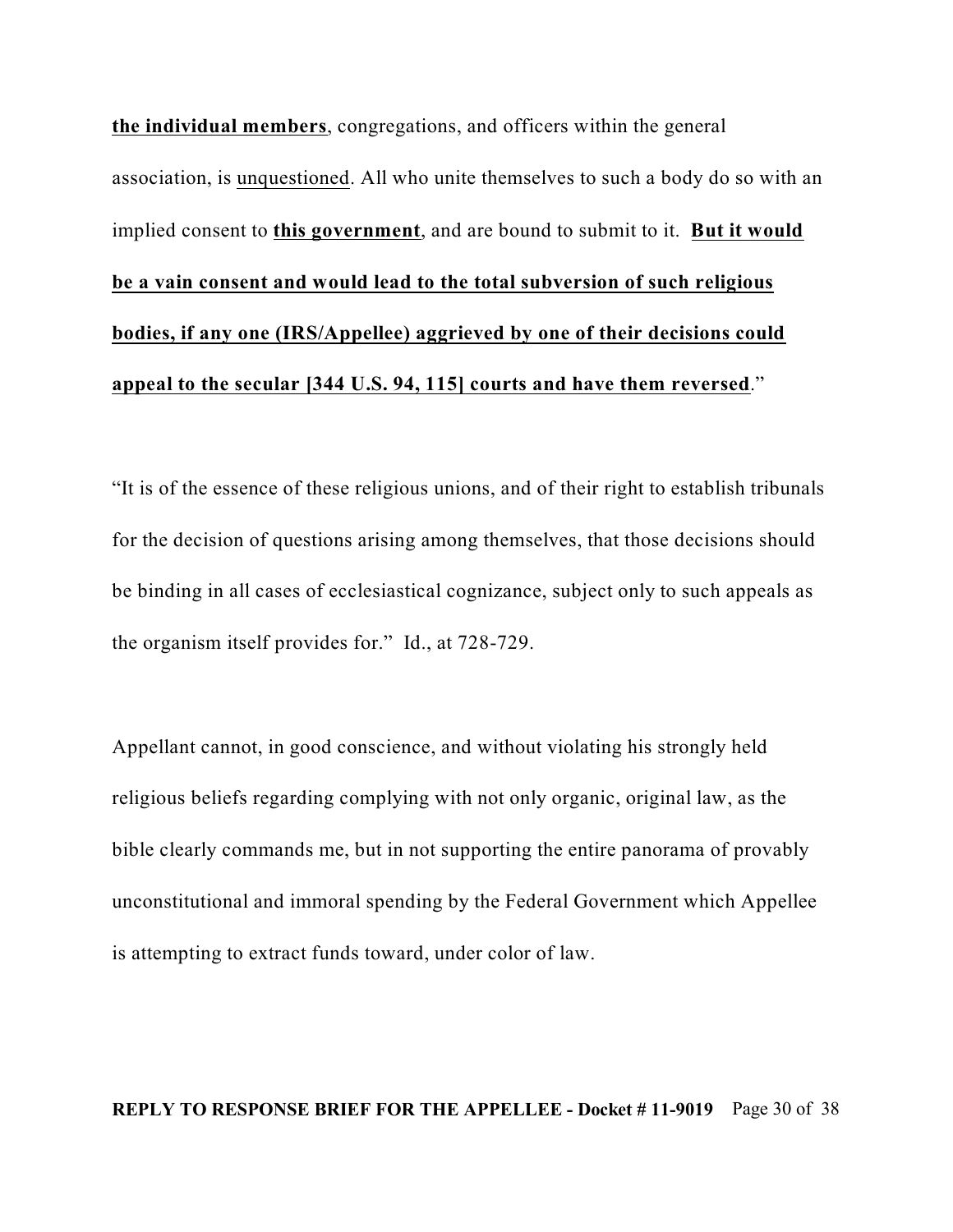15. The additional evidence presented in way of "Amicus" brief was also ignored and not addressed, despite its very strong refutation of Appellee's website position of "frivolous" regarding Appellant's position.

16. Lastly, any challenges ignored and left unaddressed by Appellee are deemed admitted and ceded to by Appellee, through default. Anything not refuted is deemed accepted.

## **Conclusion Discussion**

Appellant moves this Honorable Court to set aside longstanding predispositions created by Appellee's long record of manipulation of case law and original intent, and to thoroughly research these issues to arrive at the correct basis in law. If Appellant is guilty of violating established laws, why is he not being charged with criminal behavior? Why not willful failure to file? Why not charged with violations of alleged "laws" which Appellee claims Appellant is in violation of?

Why not? Because they have used the courts and the Honorable Judges for decades as their tried and true means to extract funds under color of law. Appellee certainly should be able to provide actual evidence in fact, in the record, to easily refute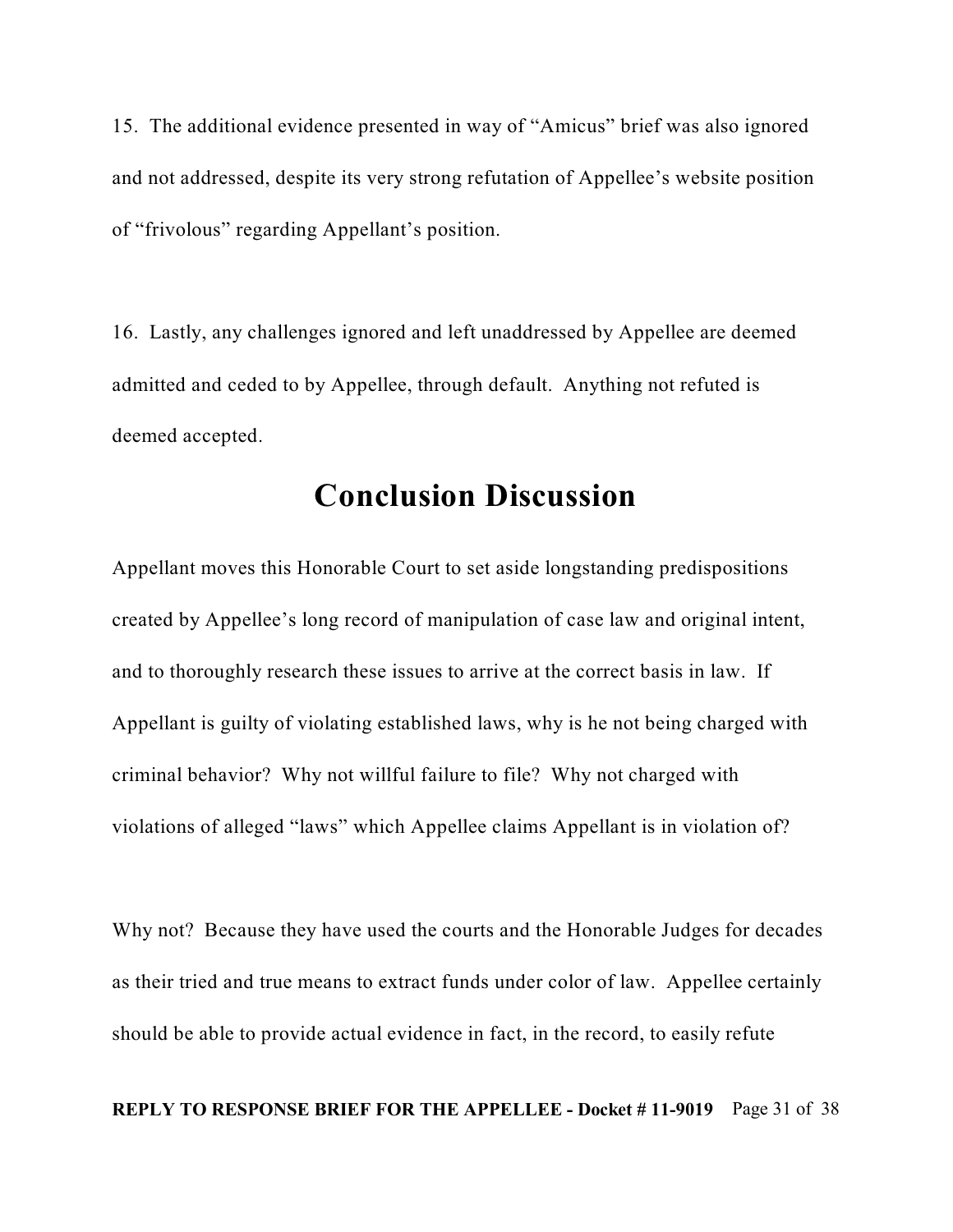Appellant's position, but it refuses to do so. What does Appellee have to fear in playing fair, and just, and lawfully? The evidence presented by Appellee is meant to deceive and mislead the Court.

Multiple tax cases acquitted in the past 10-15 years (Cases can be provided as requested) have clearly shown that the Appellee can show NO law in the code that makes Appellant liable for alleged income taxes.

It might be understandable that Appellee, and the past Courts hearing such cases, might be acting under the slowly perverted misdirection of original intent of Congress and the original Court cases cited, but Appellant hopes this Honorable Court will now see enough of the actual facade, and stop listening to the Appellee's chant... "Pay no attention to that man behind the curtain," and their hope that the Court will just look at the facade of law, built in truth's place, and continue to suppress the true facts and law.

Appellant also holds that it is unconscionable that Appellee, or past Courts, which rulings as cited on these issues Appellant holds are clearly in error in law and the Constitution, would willingly, willfully and wantonly disregard the most basic of **REPLY TO RESPONSE BRIEF FOR THE APPELLEE - Docket # 11-9019** Page 32 of 38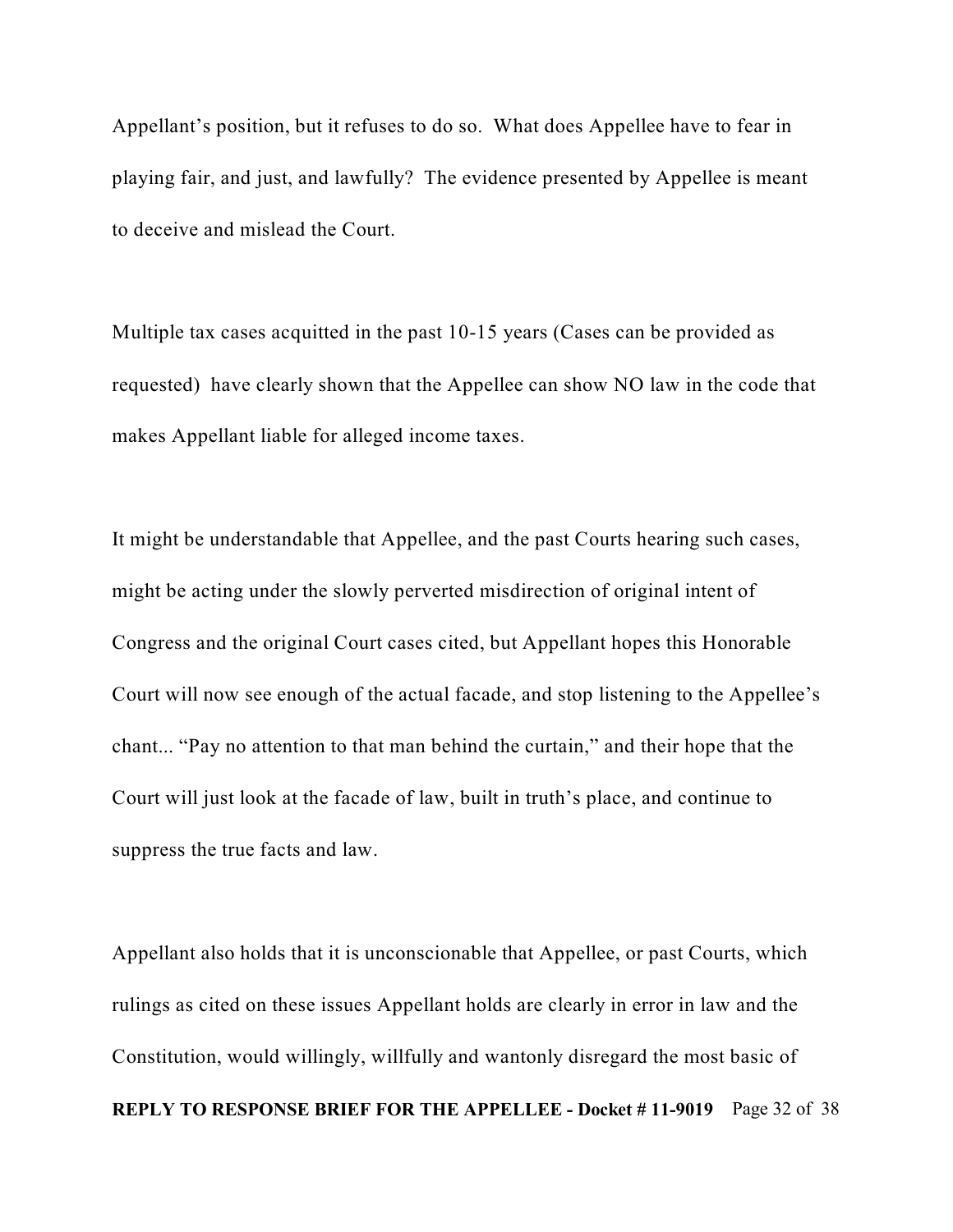laws that guide the Appellee and the Courts, and dismiss clear case law that disproves Appellee's allegations.

The Court is an impartial judicial machine, based on the rule of law, rules of procedure and rules of evidence, not based on hearsay or presumptive beliefs, however deeply seated it may be in our collective consciousness. The Honorable Judges make sure the judicial machine runs properly. The truth is all that matters, and if we have been acting under false assumptions and are being blindly led along the primrose path, there comes a time when evidence, and simple logic and reason, must prevail.

If Appellant accused the Appellee of owing "him" monies, and used the same criteria as Appellee is, in this Honorable Court against Appellant... letters with no authentication, using the U.S. Mail (mail fraud), would this Court simply accept and agree with Appellant, and rule that Appellee must pay the alleged debt, without any real evidence to substantiate it?

Appellee's cited cases have NO evidence presented as part of the ruling that refutes evidence Appellant presented. We cannot start the adjudication process at "D," **REPLY TO RESPONSE BRIEF FOR THE APPELLEE - Docket # 11-9019** Page 33 of 38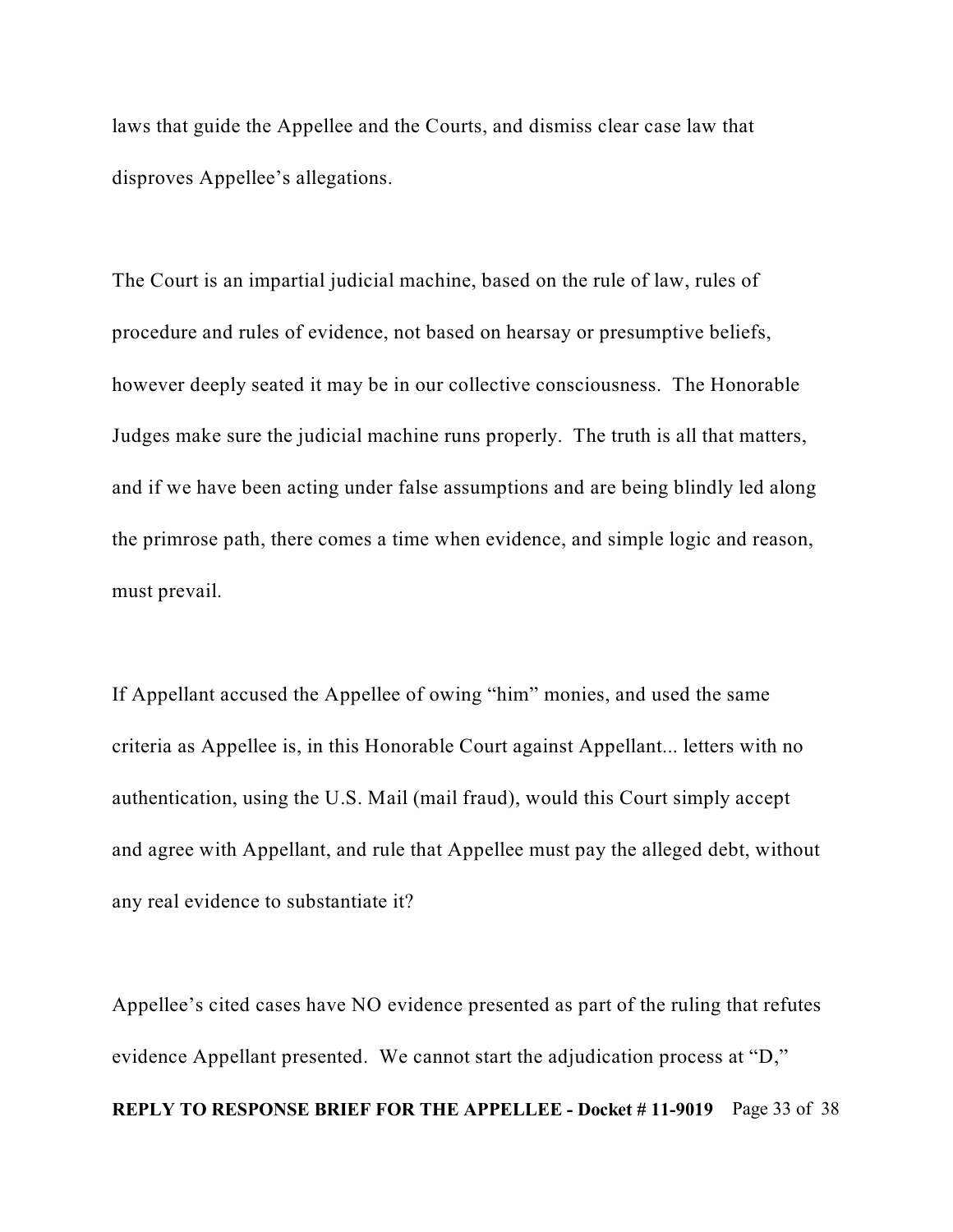with "A, (standing), B, (S.CT case law), and C, (constitutional laws)" being ignored and rejected. This Honorable Court is NOT bound by unconstitutional laws, (they are void and have no power over this Court) or unconstitutional rulings, as the Supreme Court ruled, but all Courts ARE bound by superceding and standing Supreme Court case law.

We have all been misled for over 100 years, and have slowly been enslaved by the very system our founding fathers fought and died to release us from. If truth has fallen in our government agencies, and in the Courts, there is no hope for this Republic, or for this experiment in freedom or rights, and our union will surely go the way of all nations allowing the same gradual corruption to reign.

If Appellant cannot trust the written laws, the well-established original Supreme Court cases, and Congressional and other testimony, as to what the truth and facts are, then what does the average citizen of this republic have to guide them and to follow? Appellee has likely spent thousands of real "taxpayer's" money to chase down someone who provably has about \$16,000 a year real wages.

#### **REPLY TO RESPONSE BRIEF FOR THE APPELLEE - Docket # 11-9019** Page 34 of 38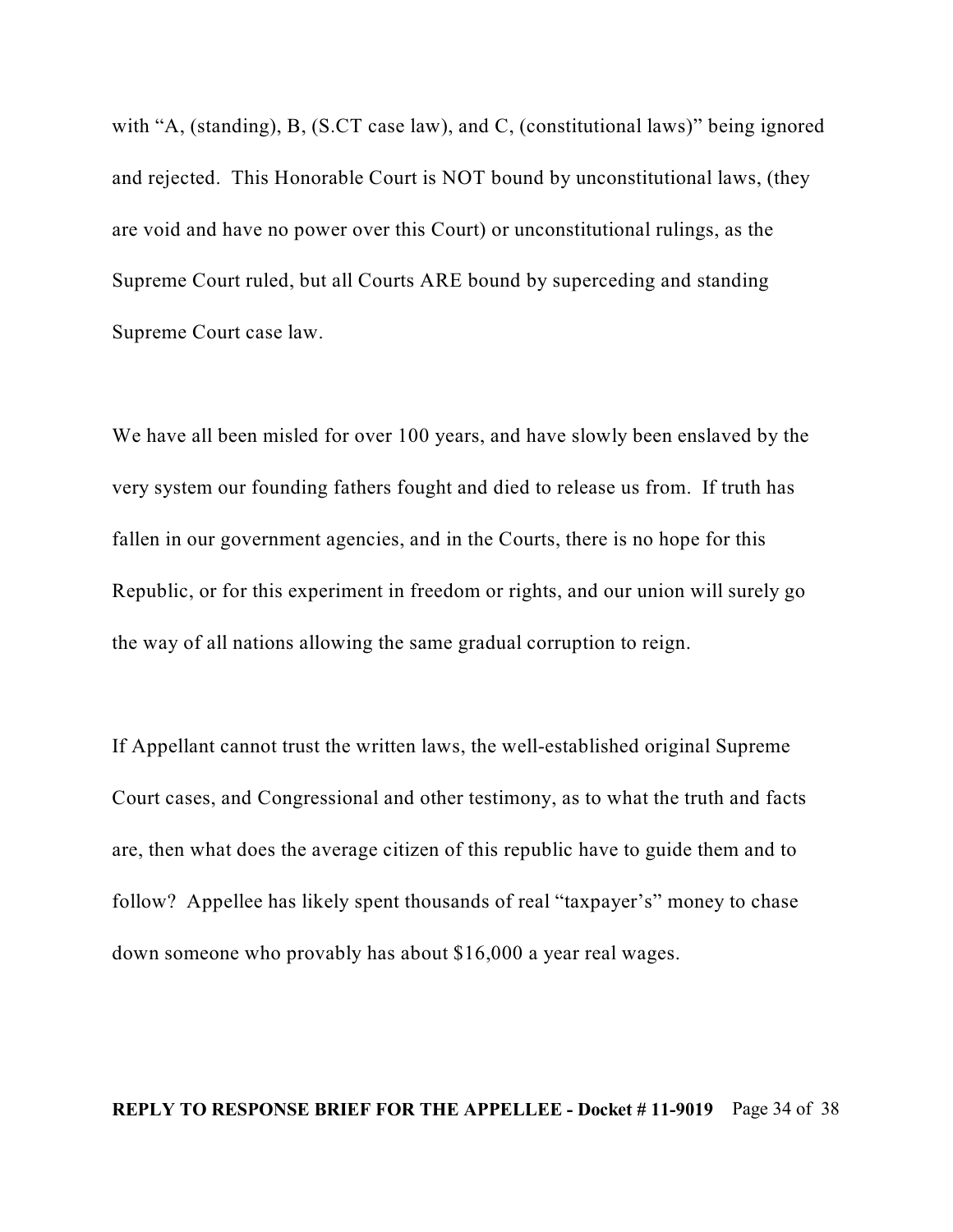There is nothing more vexing and provoking to the public than for government and the Courts to set aside evidence, set aside procedures, set aside law and truth and the Constitution, for special interests, and not allow the people to be heard. Surely this Honorable Court can see the growing awareness in the People of these violations. Even the Supreme Court is growing more aware of the egregious activities of government, and is acting to curtail them, despite threats by the Executive branch.

This case is clearly established, a portion of all the evidence presented, and even with this small amount in the record, it vitiates Appellee's mere hearsay and presumptions, casually used.

The only way this case and issues will truly, properly, lawfully, justly and factually be adjudicated is for this Honorable Court to take the reins of this runaway system, to research the evidence, of which there is a massive amount collected over the past 20+ years by thousands of individuals, (60 million Americans now ignoring these bogus laws) and to force the truth to come out, and for the evidence to be presented.

#### **REPLY TO RESPONSE BRIEF FOR THE APPELLEE - Docket # 11-9019** Page 35 of 38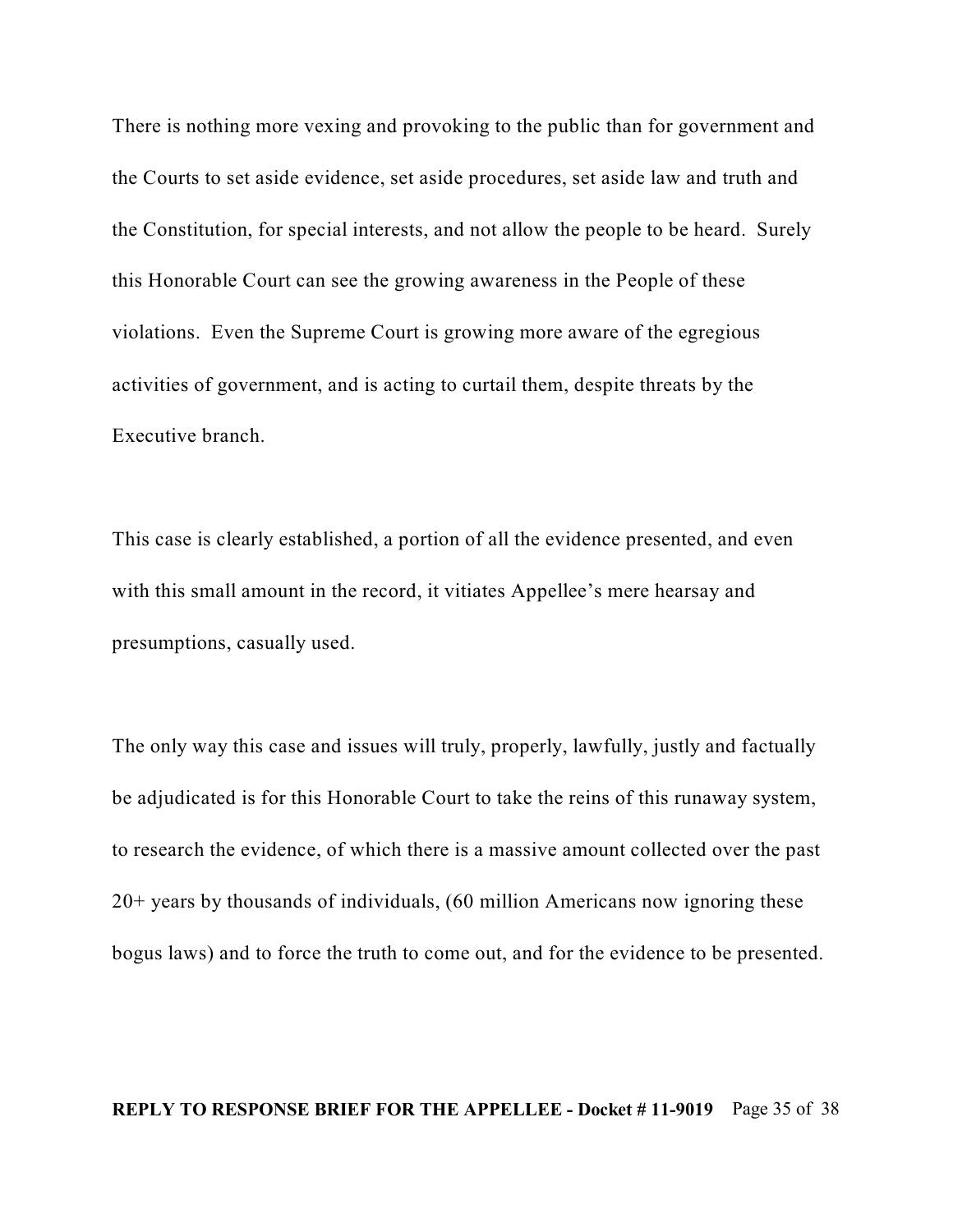If even one original case Appellant presented stands in evidence, and has not been overturned, it is still the law, and preempts any newer cases ignorantly cited, or provided as distractions to this Honorable Court and many other Courts. This Court, as previously mentioned, stands at a truly awesome time in our history, one that the Court can use to correct egregious errors committed by so many, and free a people now moving to retake that freedom, one way or another. If it doesn't stop here, with this Honorable Court, it will proceed to another Court, because it MUST.

The Appellee filed a brief "full of sound and fury, signifying nothing." One hundred and fifty (150) million people depend on the Courts to do the lawful, legal, constitutionally right thing... or we have tyranny, making the Courts moot for any of us, except the lawless.

As God is my witness, I cannot, in good conscience, comply with unlawful, unconstitutional, immoral and unethical requests, no matter from what power. If it is NOT based in truth, law, the Constitution, or the commandments, then it would defile my conscience, as it seems so much lawlessness by Appellee and others has seared and defiled their conscience.

#### **REPLY TO RESPONSE BRIEF FOR THE APPELLEE - Docket # 11-9019** Page 36 of 38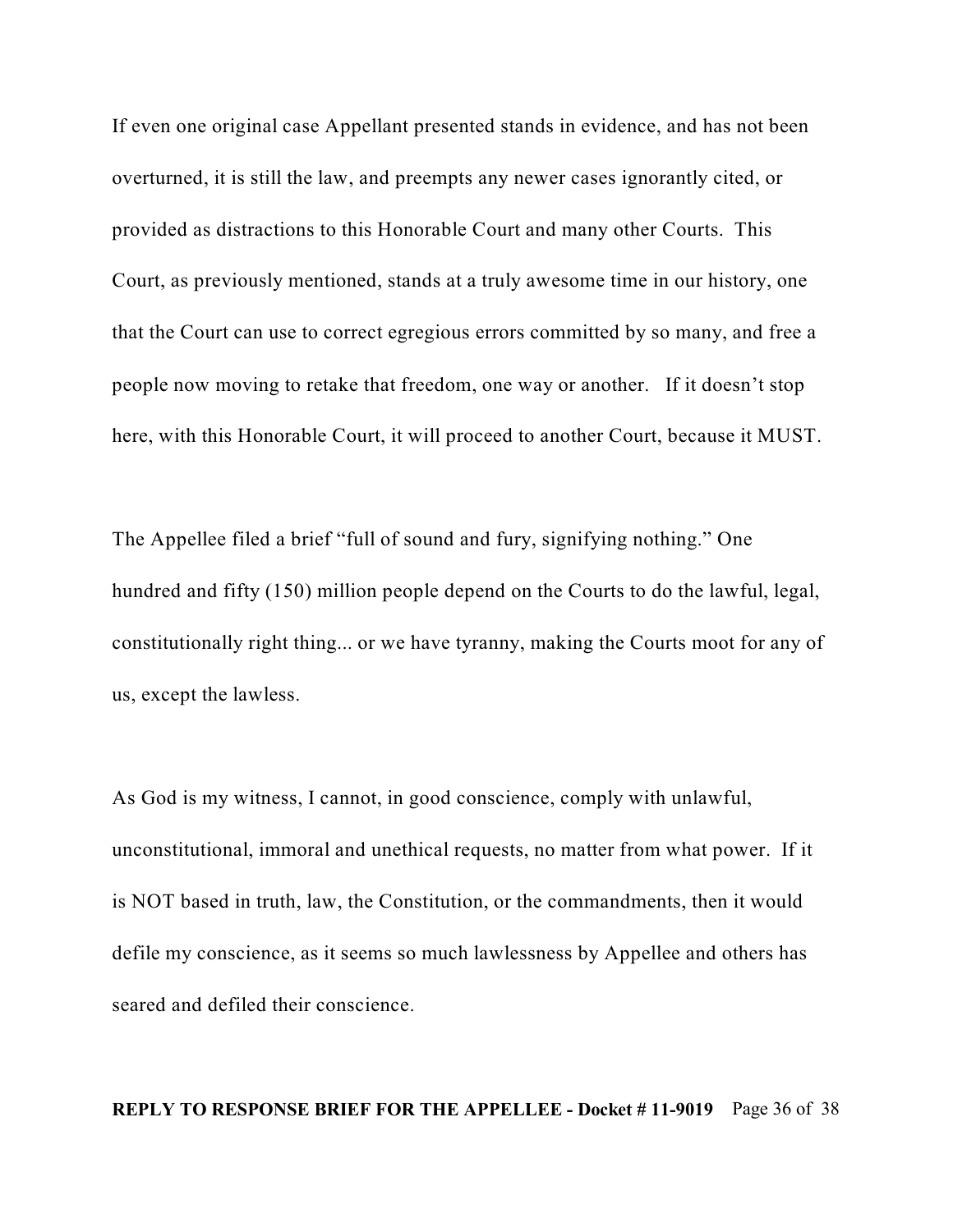At the very least in all this, our Founding Fathers stated clearly... "If money is wonted by rulers who have in any manor oppressed the people they may retain it until their grievances are redressed and they peacefully secured relief without trusting defied petitions or disturbing the public tranquility."

This case could well be the most important, and toughest, case to come before this Honorable Court due to the shear amount of evidence to digest, and the startling facts presented. This Republic stands on the threshold of a crossroads, and if we have lost truth, the rule of law, and our Courts, to the beast that plays them all, then may God have mercy on all for the callous lawlessness and oppression of others.

## **Request for Relief**

Appellant moves this Honorable Court to either remand this case back to the Tax Court for proper adjudication of all evidence and facts, or to set aside the Tax Court's void judgment for gross violations, set aside the deficiencies as void on their face, and to ORDER Appellee to answer the pleadings, point by point with actual evidence placed into the record, or dismiss with prejudice all previous actions